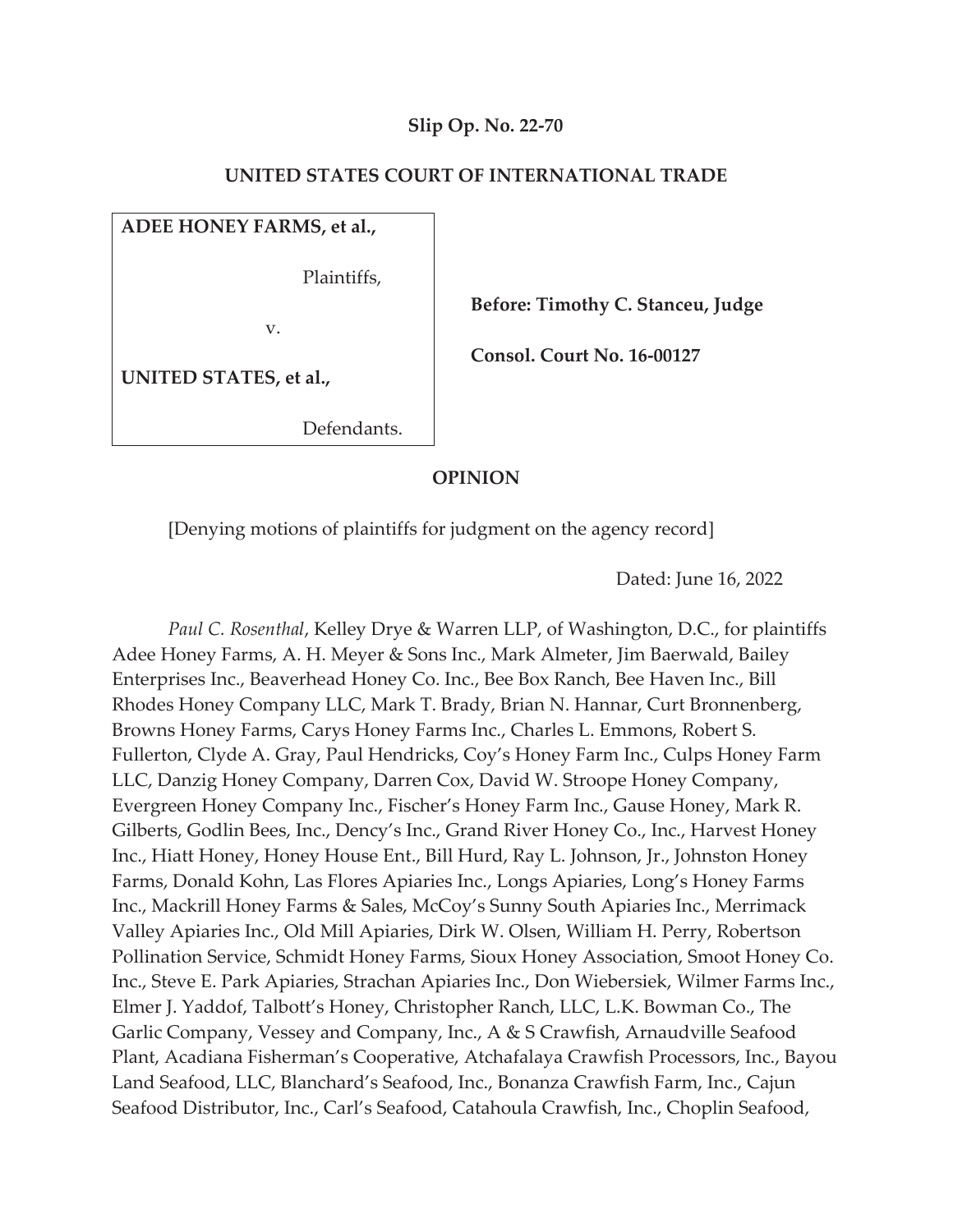Teche Valley Seafood, CJL Enterprises, Inc., Crawfish Enterprises, Inc., Harvey's Seafood, L.T. West, Inc., Louisiana Premium Seafoods, Inc., Louisiana Seafood Company, Phillips' Seafood, Prairie Cajun Wholesale Distributors, Inc., Randol, Inc., Riceland Crawfish, Inc., Seafood International, Inc., and Sylvester's Crawfish. With him on the submissions were *Michael J. Coursey*, *John M. Herrmann II*, *Jennifer E. McCadney*, and *Cameron R. Argetsinger* of the same firm and *Louis S. Mastriani*, Adduci, Mastriani & Schaumberg, also of Washington, D.C.

*Adam H. Gordon,* The Bristol Group PLLC, of Washington, D.C., for plaintiff Monterey Mushrooms, Inc. With him on the submissions was *Lauren Fraid*.

*Beverly A. Farrell*, Senior Trial Attorney, Commercial Litigation Branch, Civil Division, U.S. Department of Justice, of New York, NY, for defendants United States, U.S. Customs and Border Protection, and Chris Magnus, Commissioner of U.S. Customs and Border Protection. With her on the submissions were *Brian M. Boynton*, Principal Deputy Assistant Attorney General, *Jeanne E. Davidson*, Director, and *Justin R. Miller*, Attorney-in-Charge, International Trade Field Office. Of counsel were *Suzanna Hartzell-Ballard* and *Jessica Plew*, Office of Assistant Chief Counsel, U.S. Customs and Border Protection, of Indianapolis, Indiana.

Stanceu, Judge: Plaintiffs are domestic producers of honey, crawfish, garlic, or mushrooms that qualified as "affected domestic producers" ("ADPs") entitled to receive certain cash distributions under the Continued Dumping and Subsidy Offset Act of 2000 (the "CDSOA" or "Byrd Amendment"), 19 U.S.C. § 1675c.1 Under the Byrd Amendment, ADPs received annual distributions resulting from the government's collection of duties assessed and collected upon imported merchandise under antidumping duty ("AD") and countervailing duty ("CVD") orders.

<sup>1</sup> All citations to the United States Code are to the 2012 edition unless otherwise noted, except for citations to the Continued Dumping and Subsidy Offset Act of 2000 ("CDSOA"), which are citations to 19 U.S.C. § 1675c as in effect prior to repeal. All citations to the Code of Federal Regulations are to the 2014 edition unless otherwise noted.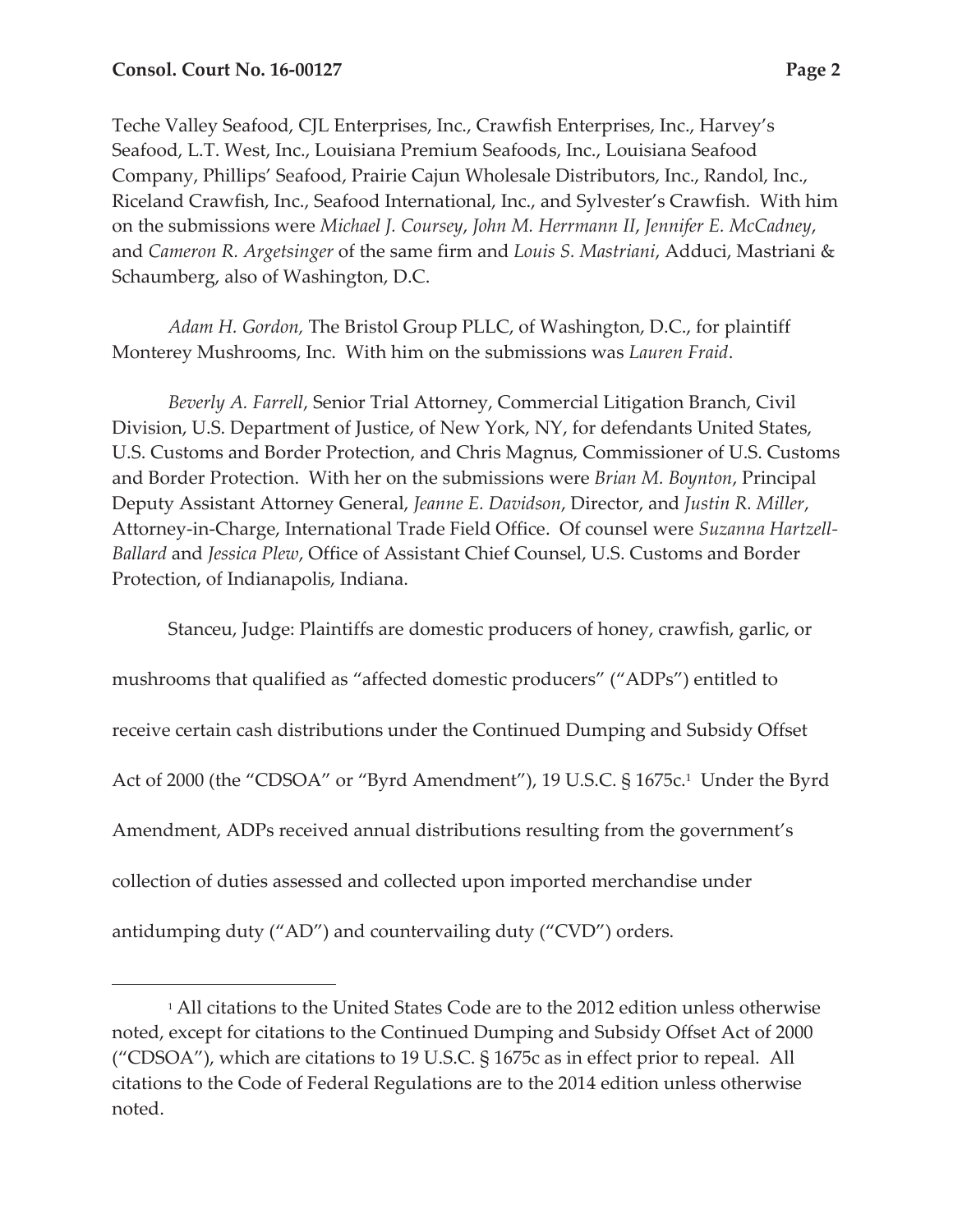In this litigation, plaintiffs claim that the U.S. Customs Service, now U.S.

Customs and Border Protection ("Customs" or "CBP"), unlawfully failed to include in their distributions interest assessed after liquidation ("delinquency interest") that pertained to collected antidumping or countervailing duties.

Before the court are plaintiffs' motions for judgment on the agency record under USCIT Rule 56.1, in which they argue that CBP's refusal to include the delinquency interest in their distributions was contrary to the Byrd Amendment and seek judgments for payment of the interest they claim they should have received. Because plaintiffs have not demonstrated their entitlement to these judgments, the court denies their motions.

#### **I. BACKGROUND**

Background on this litigation is presented in this court's prior Opinion and Order granting defendants' motion to dismiss in part and denying it in part. *See Adee Honey Farms v. United States*, 44 CIT \_\_, \_\_, 450 F. Supp. 3d 1365, 1367–1370 (2020) ("*Adee Honey Farms I*").

Various plaintiffs commenced separate actions on July 15, 2016,<sup>2</sup> which the court consolidated on September 20, 2016. Order (Sept. 21, 2016), ECF No. 13. After

<sup>2</sup> Summons, Ct. No. 16-00127, ECF No. 1; Compl., Ct. No. 16-00127, ECF No. 2; Summons, Ct. No. 16-00129, ECF No. 1; Compl., Ct. No. 16-00129, ECF No. 2; Summons, Ct. No. 16-00130, ECF No. 1; Compl., Ct. No. 16-00130, ECF No. 2; Summons, Ct. No. 16-00131, ECF No. 1; Compl., Ct. No. 16-00131, ECF No. 2.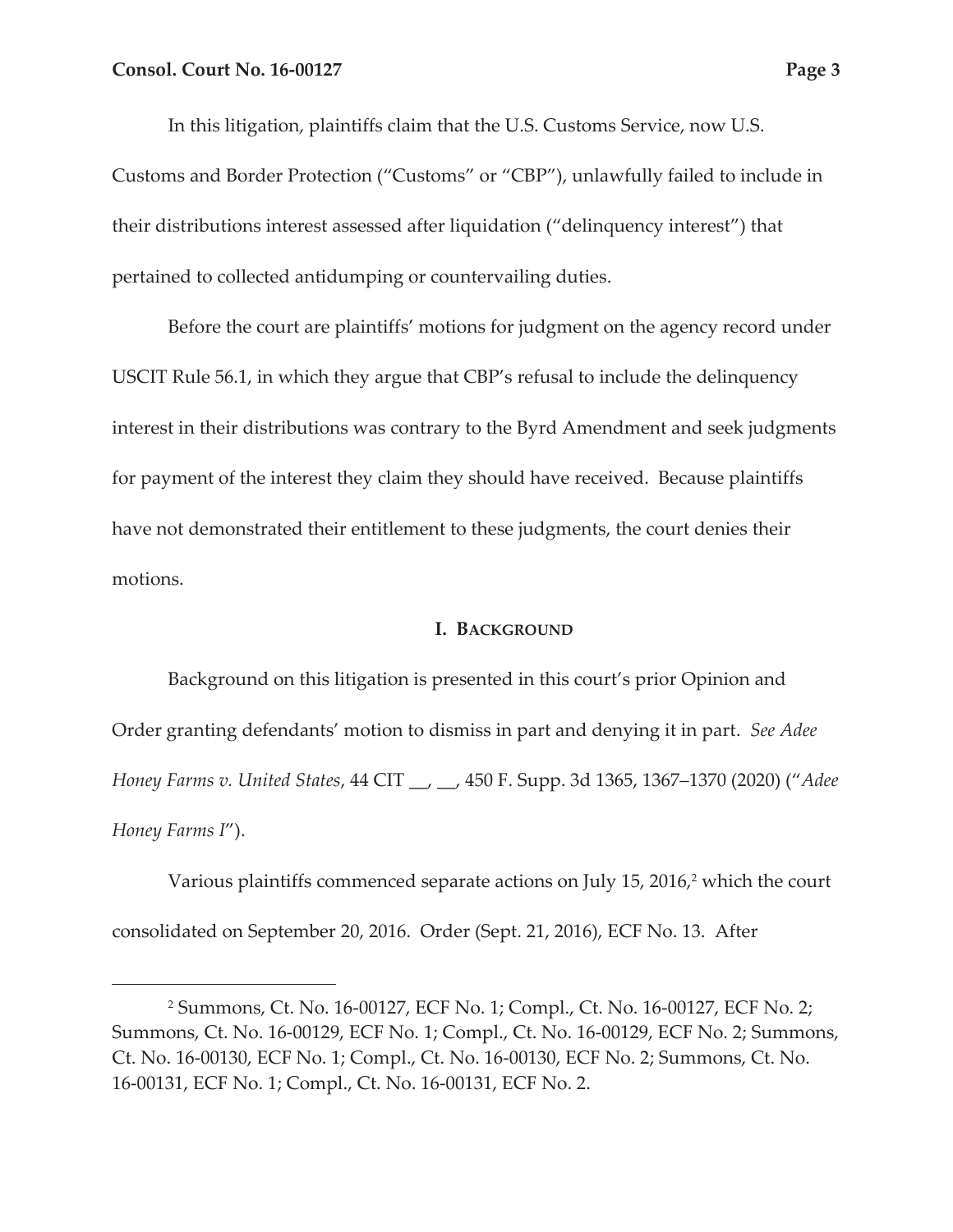consolidation, defendants filed a motion to dismiss. Defs.' Mot. to Dismiss (Jan. 9, 2017), ECF No. 19. On February 6, 2017, plaintiffs filed four amended complaints. First Am. Compl. of Adee Honey Farms, et al., Ct. No. 16-00127, ECF No. 22; First Am. Compl. of Christopher Ranch, LLC, et al., Ct. No. 16-00129, ECF No. 24; First Am. Compl. of Monterey Mushrooms, Inc., Ct. No. 16-00130, ECF No. 25; First Am. Compl. of A&S Crawfish, et al., Ct. No. 16-00131, ECF No. 23.

On June 1, 2020, this court issued its Opinion and Order in *Adee Honey Farms I*, ruling that plaintiffs' claims seeking delinquency interest on any CDSOA distributions received prior to July 15, 2014 were untimely according to the two-year statute of limitations of 28 U.S.C. § 2636(i). *Adee Honey Farms I*, 44 CIT at \_\_, 450 F. Supp. 3d. at 1378.3

On May 24, 2021, the plaintiffs other than Monterey Mushrooms, Inc. ("Monterey Mushrooms") filed a joint motion for judgment on the agency record and accompanying brief. Pls.' Rule 56.1 Mot. for J. on the Agency R., ECF No. 114; Mem. in Supp. of Pls.' Rule 56.1 Mot. for J. on the Agency R., ECF No. 115 ("Pls.' Br."). The same day, Monterey Mushrooms filed its own motion for judgment on the agency record. Pl. Monterey Mushrooms, Inc.'s Rule 56.1 Mot. for J. on the Agency R., ECF No. 113;

<sup>3</sup> Plaintiff Monterey Mushrooms, Inc.'s motion to reconsider the court's ruling in *Adee Honey Farms v. United States*, 44 CIT \_\_, 450 F. Supp. 3d 1365 (2020) was denied in a prior Opinion and Order issued by the court. *Adee Honey Farms v. United States*, 46 CIT \_\_, Slip Op. No. 22-60 (June 8, 2022).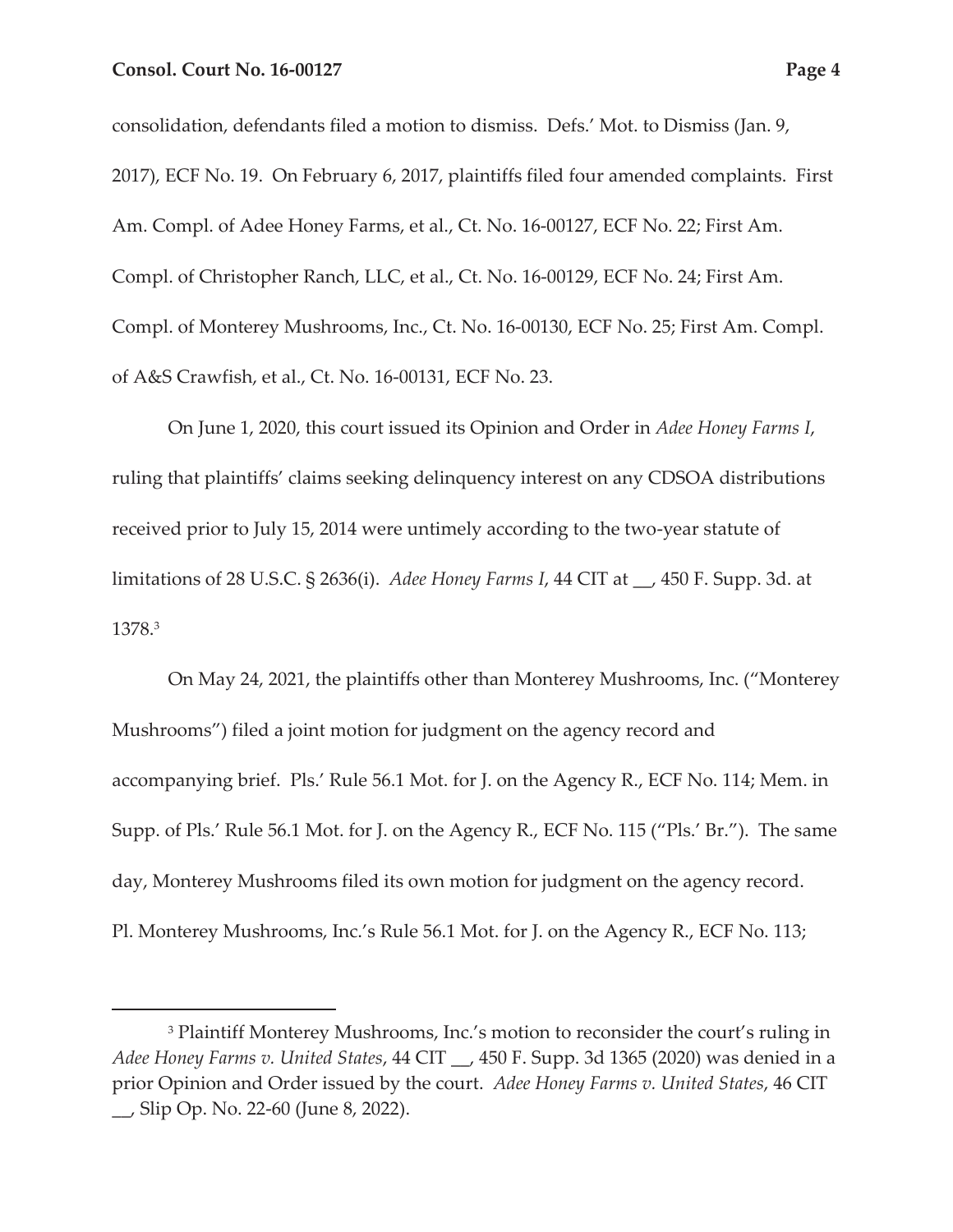Pl. Monterey Mushrooms, Inc.'s Br. in Supp. of Mot. for J. on the Agency R., ECF No. 113-1 ("Monterey Mushrooms' Br.").

On August 9, 2021, the government responded in opposition to the plaintiffs' motions. Defs.' Resp. to Pls.' Rule 56.1 Mot. for J. on the Agency R., ECF No. 122; Defs.' Resp. to Pl.'s, Monterey Mushrooms, Inc., Br. in Supp. of Mot. for J. on the Agency R., ECF No. 123. Plaintiffs replied on October 8, 2021. Pl. Monterey Mushrooms, Inc.'s Reply Br., ECF No. 126; Reply in Supp. of Pls.' Rule 56.1 Mot. for J. on the Agency R., ECF No. 127.

On October 14, 2021, plaintiffs filed consent motions for oral argument. Consent Mot. for Oral Arg., ECF No. 128; Pls.' Consent Mot. for Oral Arg., ECF No. 129.

#### **II. DISCUSSION**

#### **A. Subject Matter Jurisdiction and Standard of Review**

The court exercises subject matter jurisdiction according to section 201 of the Customs Courts Act of 1980, 28 U.S.C. § 1581(i). Subparagraph (1)(B) of § 1581(i) grants this court jurisdiction of any civil action "that arises out of any law of the United States providing for . . . tariffs, duties, fees, or other taxes on the importation of merchandise for reasons other than the raising of revenue," and subparagraph  $(1)(D)$  of  $\S 1581(i)$ provides this court jurisdiction of any civil action "that arises out of any law of the United States providing for . . . administration and enforcement with respect to the matters referred to in subparagraphs  $(A)$  through  $(C)$  of this paragraph  $\dots$ ."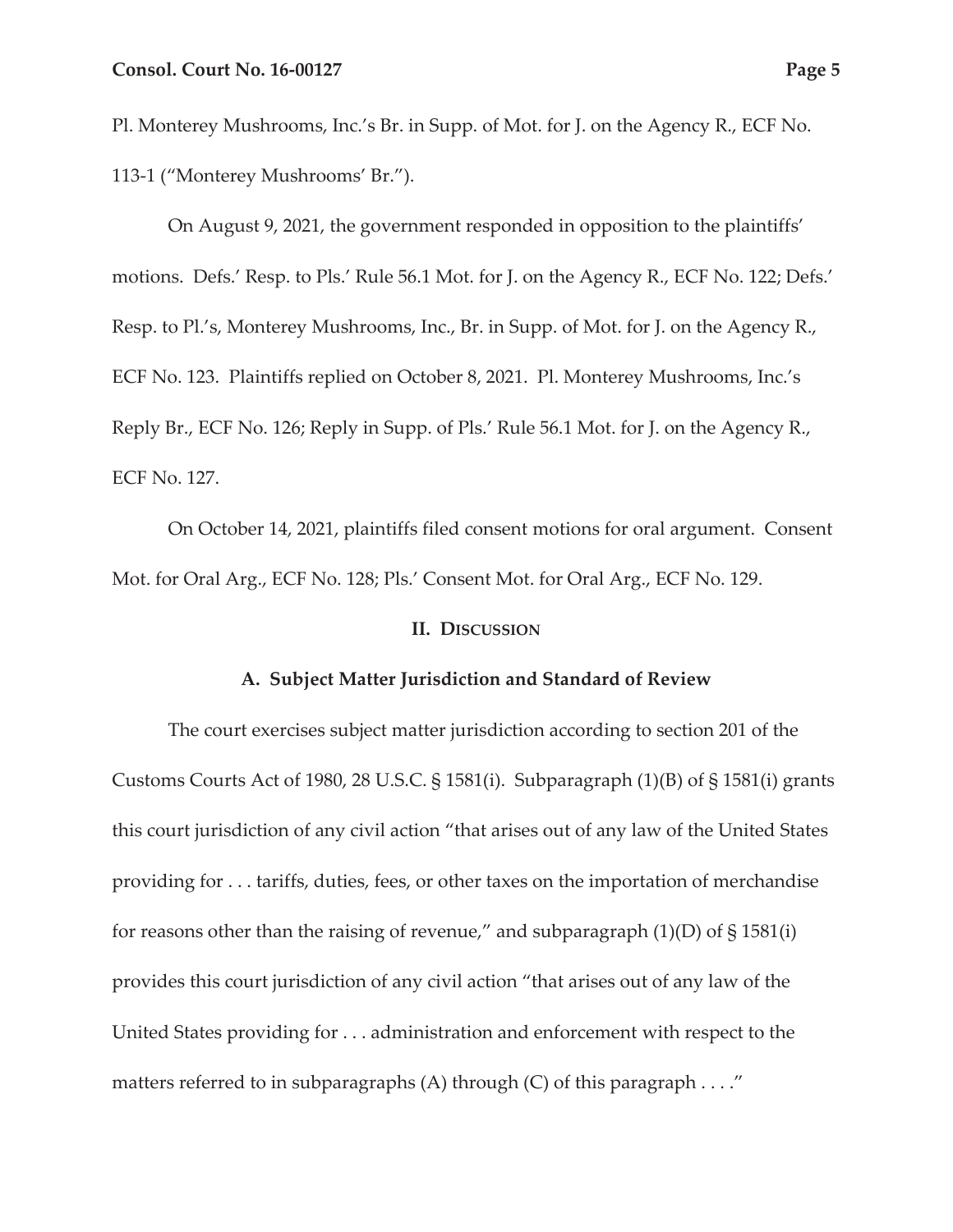As directed by 28 U.S.C. § 2640(e), the court "shall review the matter as provided in section 706 of title 5." The latter provision, of the Administrative Procedure Act, directs the court, *inter alia*, to "hold unlawful and set aside agency action, findings, and conclusions found to be— . . . arbitrary, capricious, an abuse of discretion, or otherwise not in accordance with law." 5 U.S.C. § 706(2)(A).

### **B. "Continued Dumping and Subsidy Offsets" under the Byrd Amendment**

The CDSOA, 19 U.S.C. § 1675c, enacted in October 2000 and repealed in February 2006,4 amended the Tariff Act of 1930 ("Tariff Act") to direct Customs to distribute funds from assessed antidumping and countervailing duties to ADPs on a federal fiscal year basis, as compensation for certain qualifying expenditures. 19 U.S.C. § 1675c(a). The CDSOA defined an "affected domestic producer" generally as a "manufacturer, producer, farmer, rancher, or worker representative" that was a "petitioner or interested party in support of the petition with respect to which an antidumping duty . . . or a countervailing duty order has been entered" and that "remains in operation."

<sup>4</sup> Under the terms of the 2006 legislation repealing the CDSOA, Customs is to distribute antidumping and countervailing duties assessed on entries made before October 1, 2007, subject to certain limitations imposed in 2010. *See* Deficit Reduction Act of 2005, Pub. L. No. 109-171, 120 Stat. 4, 154 (2006), *amended by* Claims Resolution Act of 2010, Pub. L. No. 111-291, 124 Stat. 3064, 3163, *amended by* Tax Relief, Unemployment Insurance Reauthorization & Job Creation Act of 2010, Pub. L. No. 111-312, 124 Stat. 3296, 3308 (current version at 19 U.S.C. § 1675c note).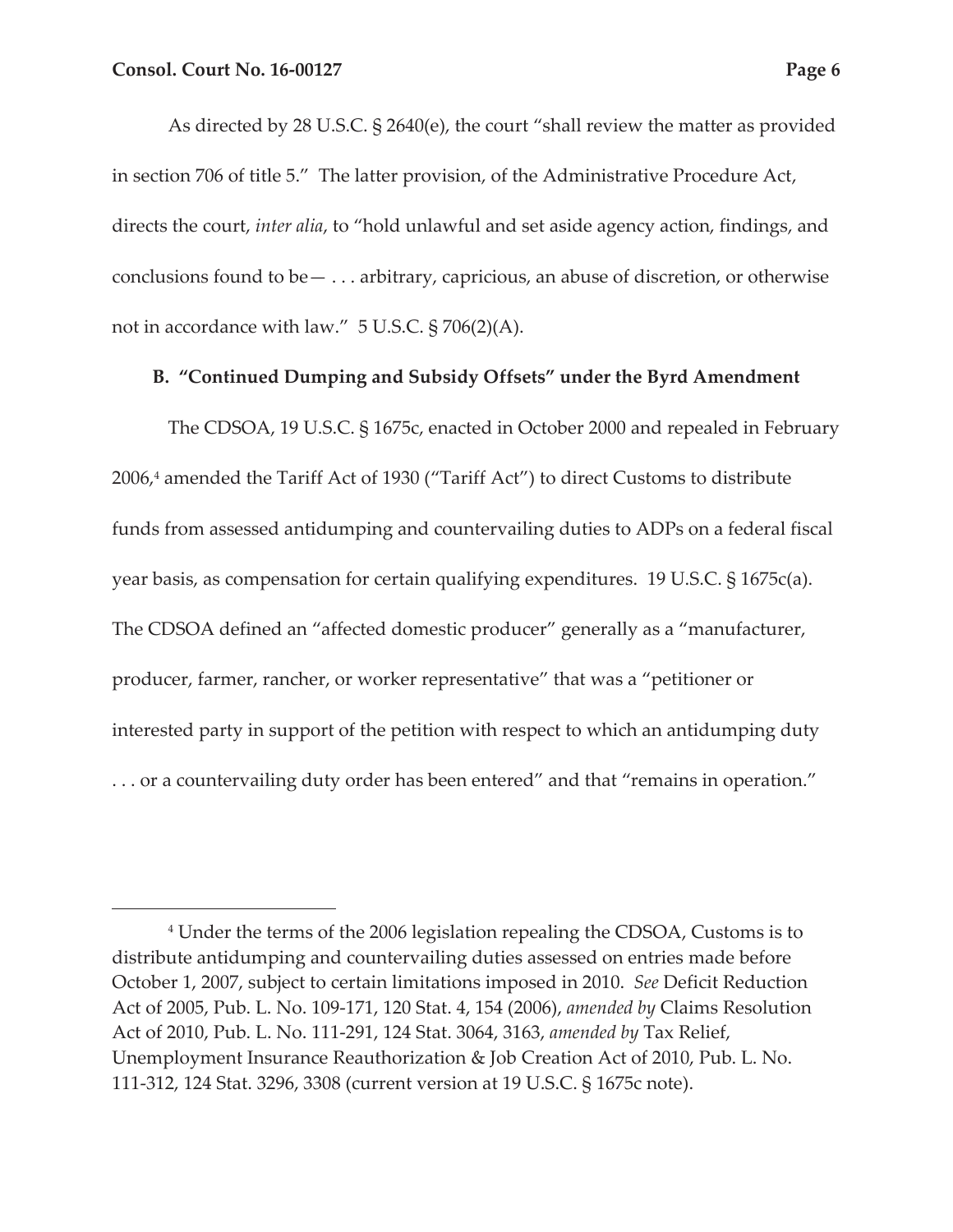*Id*. § 1675c(b)(1). The annual distribution an ADP received was identified in the CDSOA "as the 'continued dumping and subsidy offset.'" *Id*. § 1675c(a).

Under the CDSOA, domestic parties who qualified as petitioners or parties in support of an antidumping duty or countervailing duty petition were identified initially by the U.S. International Trade Commission, which then provided a list of these parties to Customs. *Id.* § 1675c(d)(1). Customs was required to publish annually a notice of intent to distribute CDSOA funds for the relevant fiscal year that included the current list and invited submissions of certifications of eligibility, each of which was required to include, *inter alia*, a certification of qualifying expenditures. *Id.* § 1675c(d)(2).

The CDSOA prescribed a detailed procedure by which Customs was to retain antidumping and countervailing duties and distribute them annually to ADPs. Customs was directed to establish a "special account" in the U.S. Treasury for each then-existing and future AD or CVD order, into which it was to deposit all antidumping and countervailing duties "assessed" under such order, after the effective date of the CDSOA. *Id.* § 1675c(e). Customs was directed to distribute to ADPs, each federal fiscal year on a pro-rata basis, the "funds" from the assessed duties for the respective AD or CVD order that were "received in the preceding fiscal year," based on each ADP's certification of "new and remaining qualifying expenditures." *Id*. § 1675c(d)(3). Distributions were required to occur within 60 days following the first day of the fiscal year. *See id.* § 1675c(c).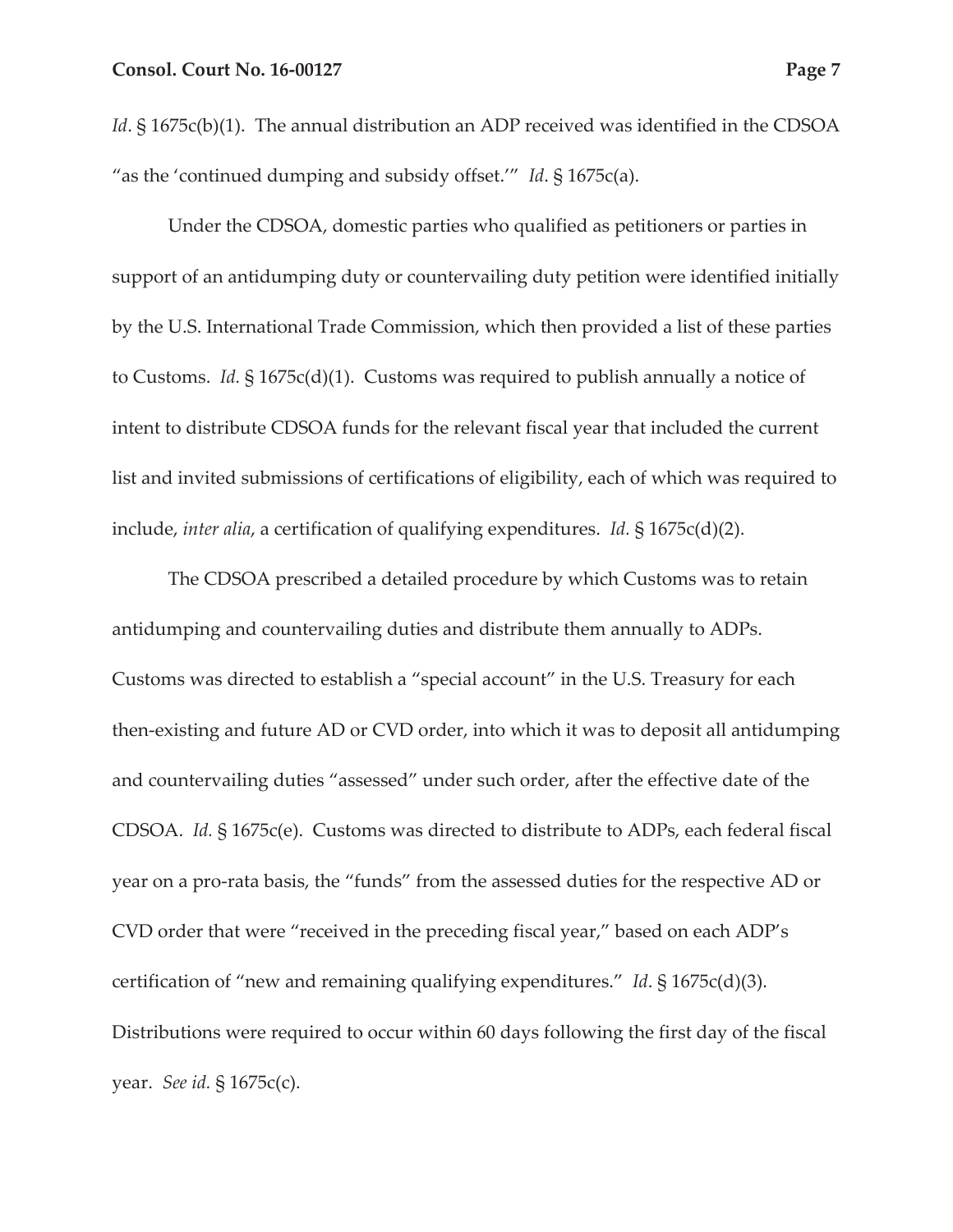#### **C. Implementation of the CDSOA by Customs**

Following notice and comment on a proposed rule, Customs promulgated a final rule to prescribe "administrative procedures, including the time and manner, under which antidumping and countervailing duties assessed on imported products would be distributed to affected domestic producers as an offset for certain qualifying expenditures." *Distribution of Continued Dumping and Subsidy Offset to Affected Domestic Producers*, 66 Fed. Reg. 48,546, 48,546 (Customs Serv. Sept. 21, 2001) (codified at 19 C.F.R. §§ 159.61–159.64, 178.2 (2002))*; see* 19 U.S.C. § 1675c(c) ("the Commissioner [of Customs] shall prescribe procedures for distribution of the continued dumping or subsidies offset required by this section."), (e)(3) ("Consistent with the requirements of subsections (c) and (d), the Commissioner [of Customs] shall by regulation prescribe the time and manner in which distribution of the funds in a special account shall be made.").

In promulgating its regulations, Customs made several interpretations of the CDSOA. One example concerned the interpretation of the word "assessed" as it is used throughout the CDSOA to modify the word "duties." The CDSOA refers to "duties assessed" pursuant to a countervailing or antidumping duty order, *id*. § 1675c(a), and imposes the parallel requirements to deposit into the special accounts all "duties . . . that are assessed" under such an order, *id*. § 1675c(e)(2), and to distribute annually to ADPs "all funds . . . from assessed duties," *id*. § 1675c(d)(3). Customs interpreted these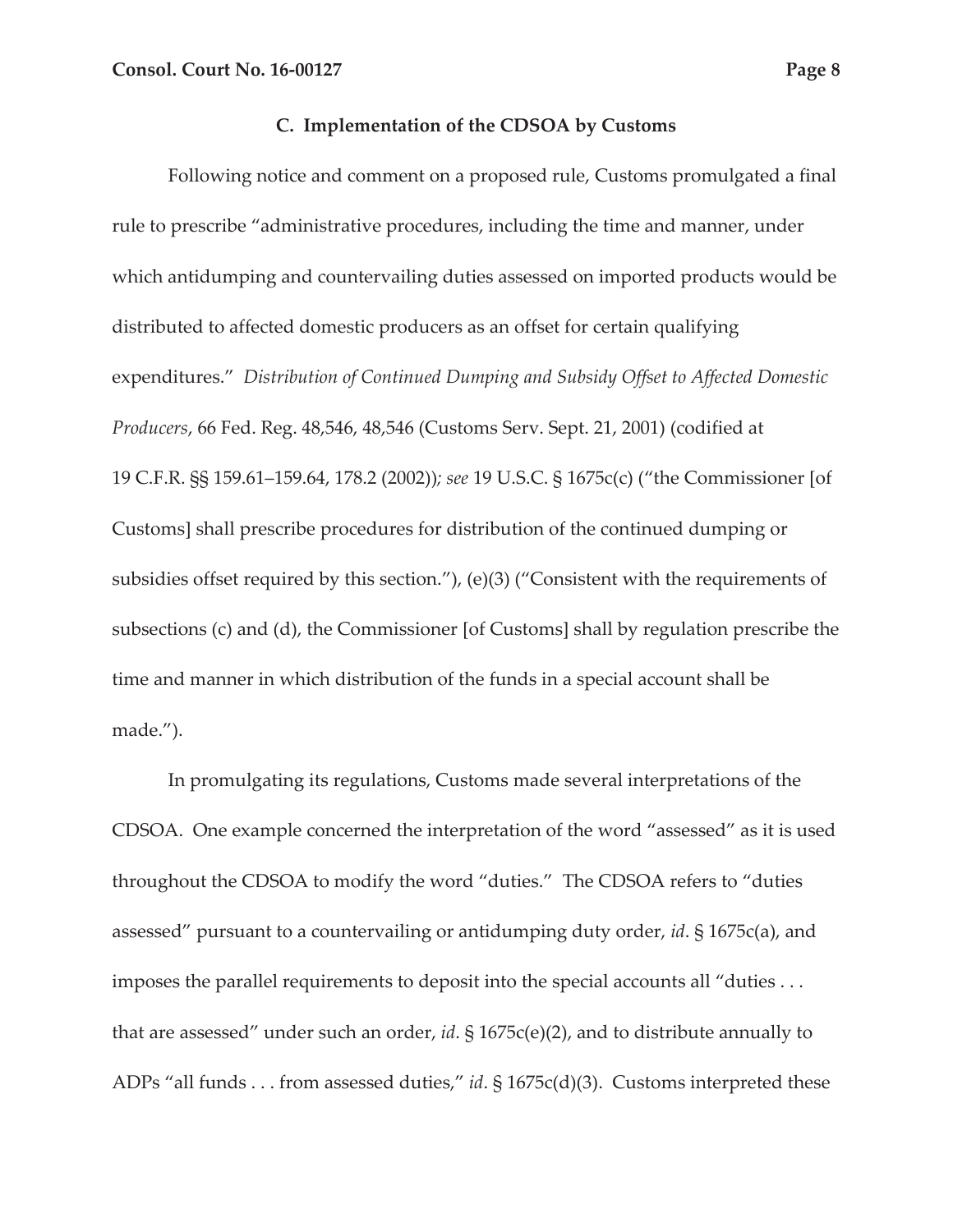references to mean antidumping and countervailing duties that are "assessed" at liquidation and collected by Customs, both as estimated duties deposited with Customs upon or soon after entry, and as payments of any additional amounts owing following liquidation of that entry. *See* 19 C.F.R. § 159.64. The interpretation of the word "assessed " to refer to duties assessed at liquidation, and collected by Customs both before and after liquidation, is not challenged in this litigation.<sup>5</sup>

Also unchallenged in this litigation is a decision by Customs to establish "Clearing Accounts," a procedural measure not mentioned in the CDSOA, which directs the creation of only the Special Accounts. Customs designated the Clearing Accounts for the deposit of estimated antidumping and countervailing duties, *id*. § 159.64(a)(2), reserving the Special Accounts for the transfer from the Clearing Accounts of antidumping duties and countervailing duties "when an entry upon which antidumping or countervailing duties are owed is properly liquidated pursuant to an order, finding or receipt of liquidation instructions," *id*. § 159.64(b)(1)(ii).

The dispute in this case arose instead from the interpretation that Customs, upon promulgating its implementing regulations, gave to a provision of the CDSOA—the

<sup>&</sup>lt;sup>5</sup> The court does not suggest or imply that the agency's interpretation of "assessed" to mean "assessed and collected" is unreasonable. The contrary interpretation would result in deposits from the U.S. Treasury into the Special Accounts of amounts not collected, or not yet collected, from importers. Moreover, the statute, in a provision on the termination of a Special Account, refers to the time that "all entries relating to the order or finding are liquidated and duties assessed *collected*." 19 U.S.C.  $\S 1675c(e)(4)(B)$  (emphasis added).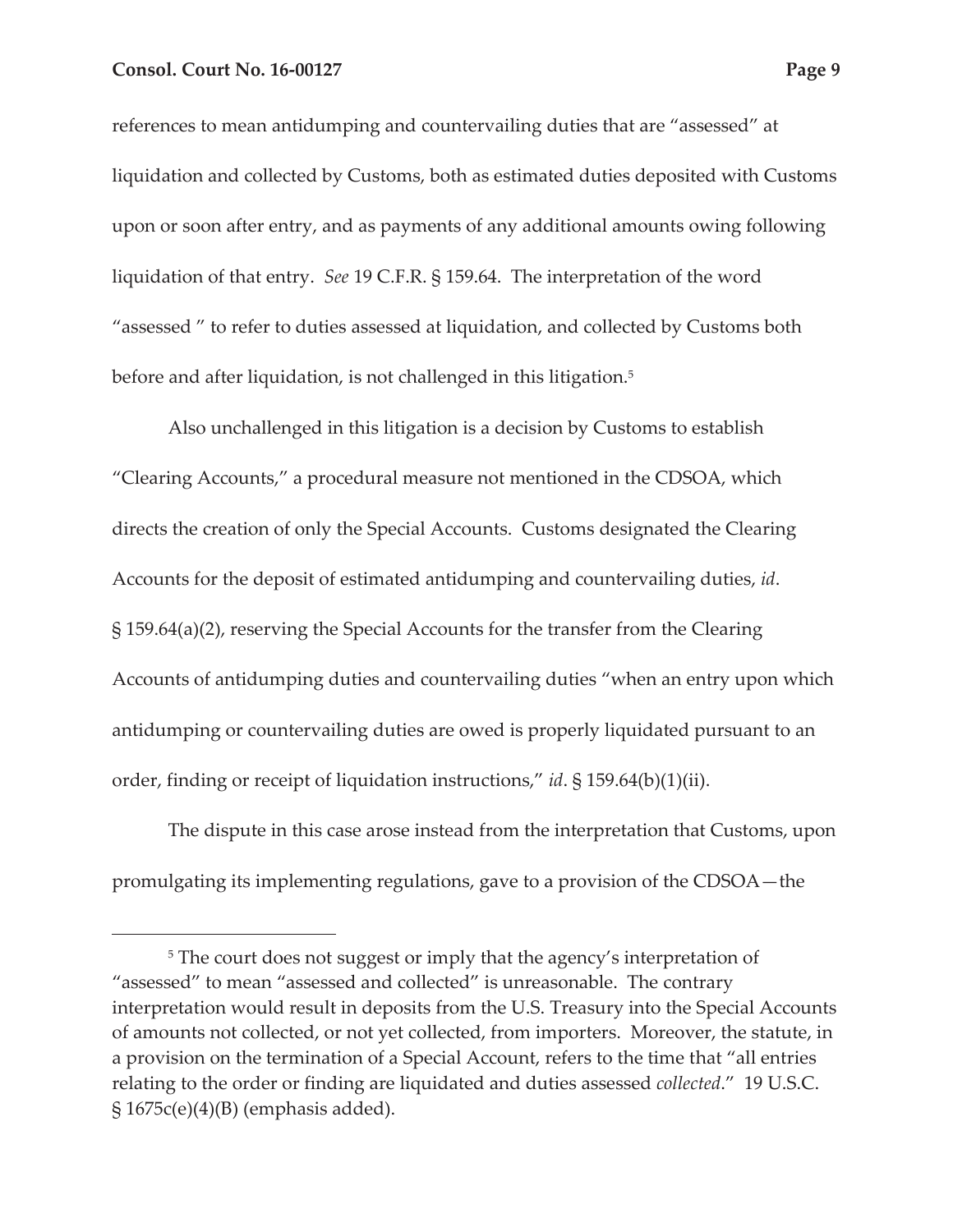"Deposits into Accounts" provision—with respect to the treatment of interest earned by

the government on antidumping and countervailing duties. As discussed in further detail below, Customs interpreted this provision as requiring it to deposit into the Special Accounts the interest the government earned on underpaid deposits of estimated antidumping and countervailing duties that was assessed at liquidation and later collected. Customs did not place into the Special Accounts any interest the government earned that was assessed and collected after liquidation of the entries. The issue presented in this litigation is whether that interpretation was a permissible one. As discussed below, the court concludes that it was.

# **D. The Interpretation of the "Deposits into Accounts" Provision of the CDSOA Adopted by Section 159.64(e) of the Customs Regulations**

The Byrd Amendment provision directly at issue in this litigation reads as follows:

DEPOSITS INTO ACCOUNTS.—The Commissioner shall deposit into the special accounts, all antidumping or countervailing duties (including *interest earned on* such duties) that are assessed after the effective date of this section under the antidumping order or finding or the countervailing duty order with respect to which the account was established.

19 U.S.C. § 1675c(e)(2) (emphasis added). In promulgating and administering its implementing regulations, Customs interpreted the term "including interest earned on such duties" to mean that it would deposit into the Special Accounts the interest on underpayments of antidumping and countervailing duties that the government earns up until the time of liquidation of the entry, and determines as a fixed amount upon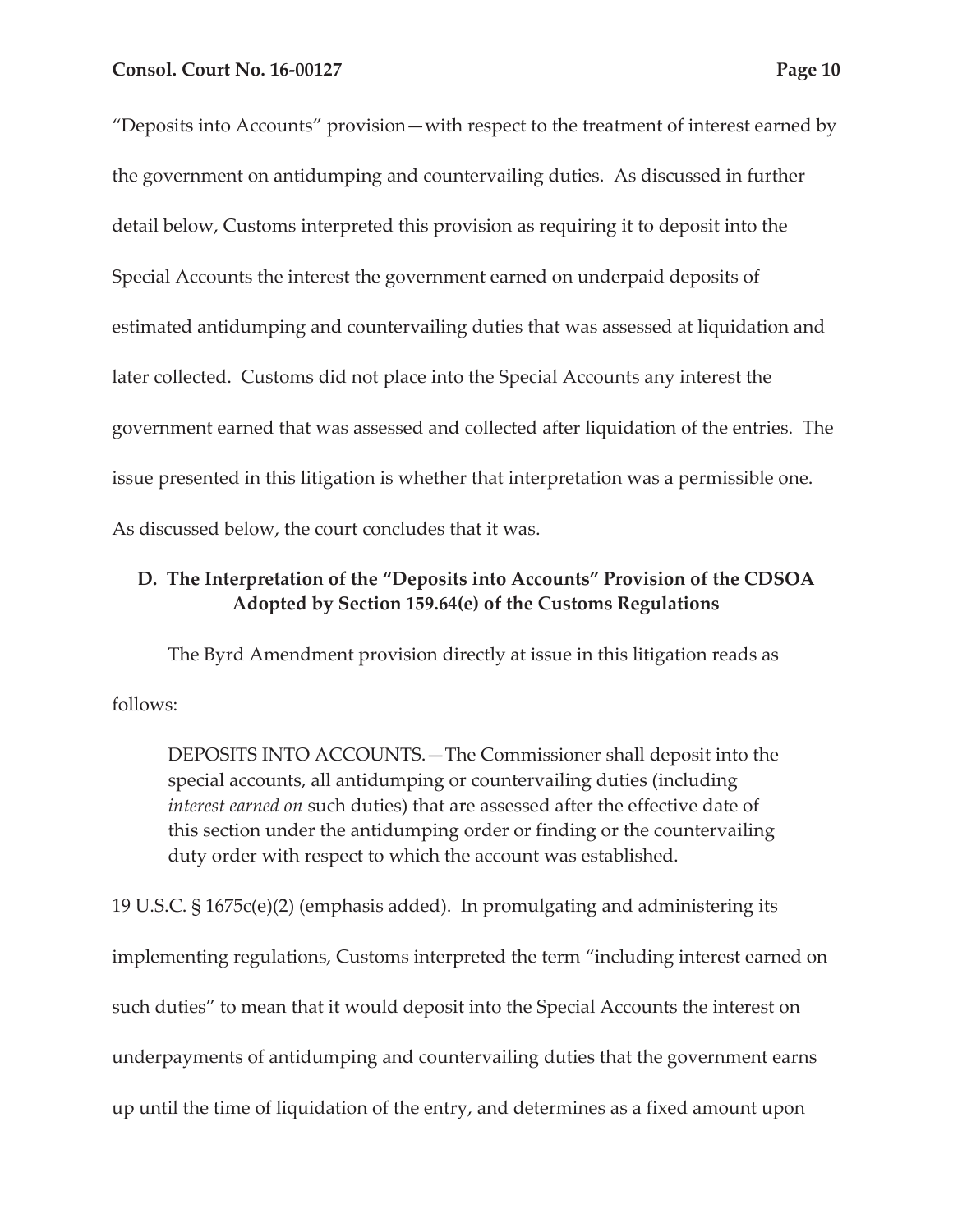## **Consol. Court No. 16-00127 Page 11**

liquidation, but not any "delinquency" interest it earns on the entry thereafter.<sup>6</sup> The

implementing regulations expressed this decision as follows:

*Interest on Special Accounts and Clearing Accounts*. In accordance with Federal appropriations law, and Treasury guidelines on Special Accounts, funds in such accounts are not interest-bearing unless specified by Congress. Likewise, funds being held in Clearing Accounts are not interest-bearing unless specified by Congress. Therefore, no interest will accrue in these accounts. However, statutory interest charged on antidumping and countervailing duties at liquidation will be transferred to the Special Account, when collected from the importer.

19 C.F.R. § 159.64(e). The narrow question presented by this litigation is whether the phrase "including interest earned on such duties" as used in the Deposits into Accounts provision, 19 U.S.C. § 1675c(e)(2), is permissibly interpreted to allow Customs to deposit into the Special Accounts only "interest charged on antidumping and countervailing duties *at liquidation*," 19 C.F.R. § 159.64(e) (emphasis added).7

<sup>6</sup> Prior to 2016, Customs deposited interest assessed at liquidation on underpaid deposits of antidumping and countervailing duties, but not interest accruing after liquidation, into the special accounts for distributions made to affected domestic producers under the CDSOA. Defs.' Mot. to Dismiss 4 (Jan. 9, 2017), ECF No. 19. In 2016, Congress required specified types of interest paid on a bond or by a surety, including interest accruing after liquidation, to be included in CDSOA distributions. Congress did not address the question of interest other than interest paid on a bond or by a surety, nor did it make the provision retroactive. *See* Trade Facilitation and Trade Enforcement Act of 2015, Pub. L. No. 114-125, 130 Stat. 122, 187–88 (2016) ("TFTEA"). All CDSOA distributions at issue in this Opinion and Order occurred prior to the 2016 enactment of TFTEA.

<sup>7</sup> The decision by the U.S. Customs Service that the Special Accounts and Clearing Accounts would not bear interest, which Customs combined in 19 C.F.R. (continued . . .)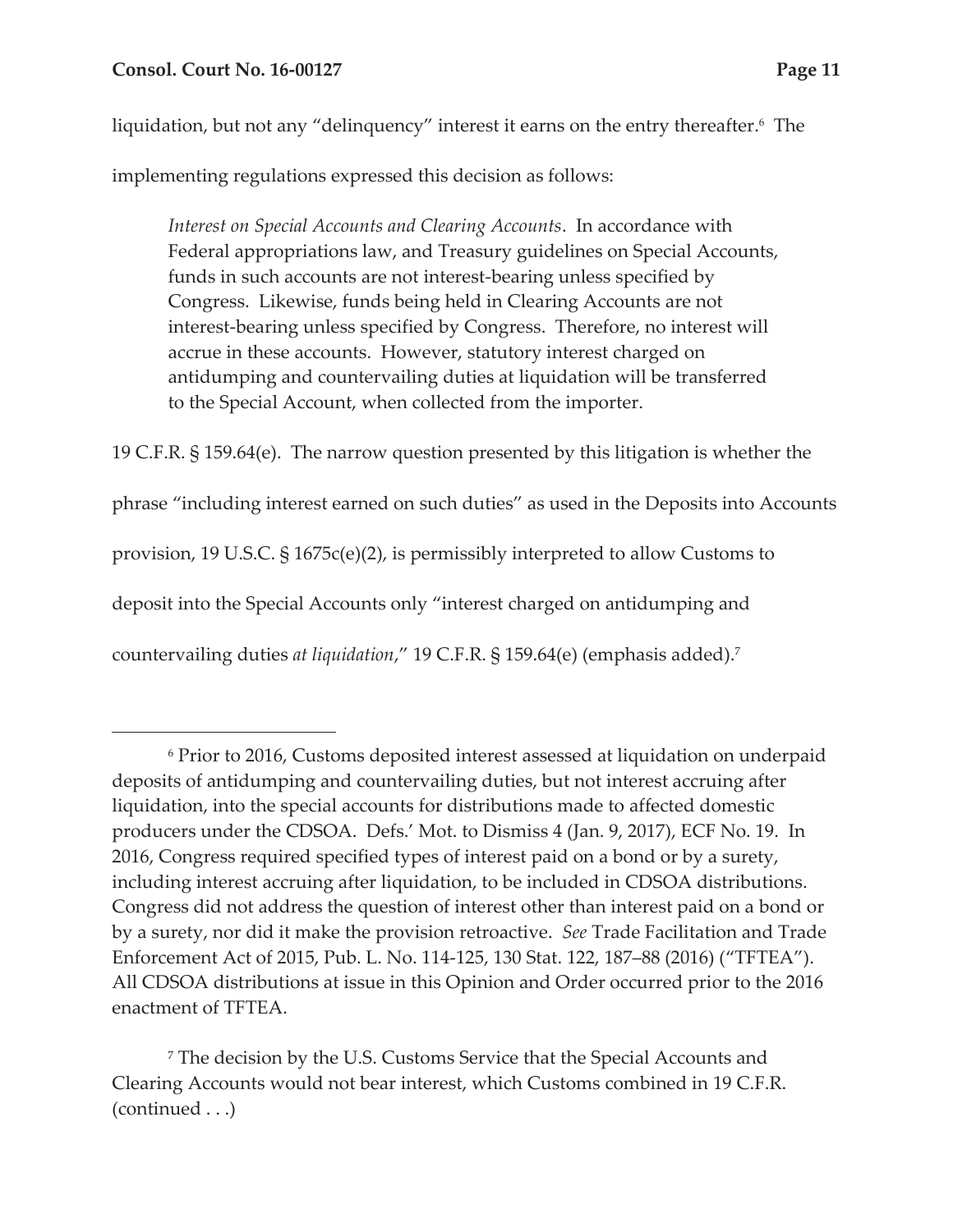# **E. Judicial Review of Statutory Interpretations by Agencies to Which Congress Delegated Rulemaking Authority**

When a government agency promulgates a rule interpreting a provision within a statutory scheme the agency is entrusted by Congress to administer, the court proceeds according to the Supreme Court's analysis in *Chevron, U.S.A., Inc. v. Natural Resources Defense Council, Inc.*, 467 U.S. 837, 843–46 (1984) ("*Chevron*"). As *Chevron* instructed, "[f]irst, always, is the question whether Congress has directly spoken to the precise question at issue. If the intent of Congress is clear, that is the end of the matter; for the court, as well as the agency, must give effect to the unambiguously expressed intent of Congress." *Id.* at 842–43 (footnote omitted). "If a court, employing traditional tools of statutory construction, ascertains that Congress had an intention on the precise question at issue, that intention is the law and must be given effect." *Id*. at 843 n.9. For a *Chevron*  "step one" analysis, "traditional tools of statutory construction," *id*., include the examination of the statutory text and structure and the legislative history. *See, e.g., Aqua Prods., Inc. v. Matal*, 872 F.3d 1290, 1303, 1312–14 (Fed. Cir. 2017) (en banc); *Gazelle v. Shulkin*, 868 F.3d 1006, 1010 (Fed. Cir. 2017), *cert. denied*, 138 S.Ct. 690 (2018) ("We may find Congress has expressed unambiguous intent by examining the statute's text, structure, and legislative history, and apply the relevant canons of interpretation.")

<sup>§ 159.64(</sup>e) with its decision on the interest it would deposit on assessed duties, is not contested in this litigation.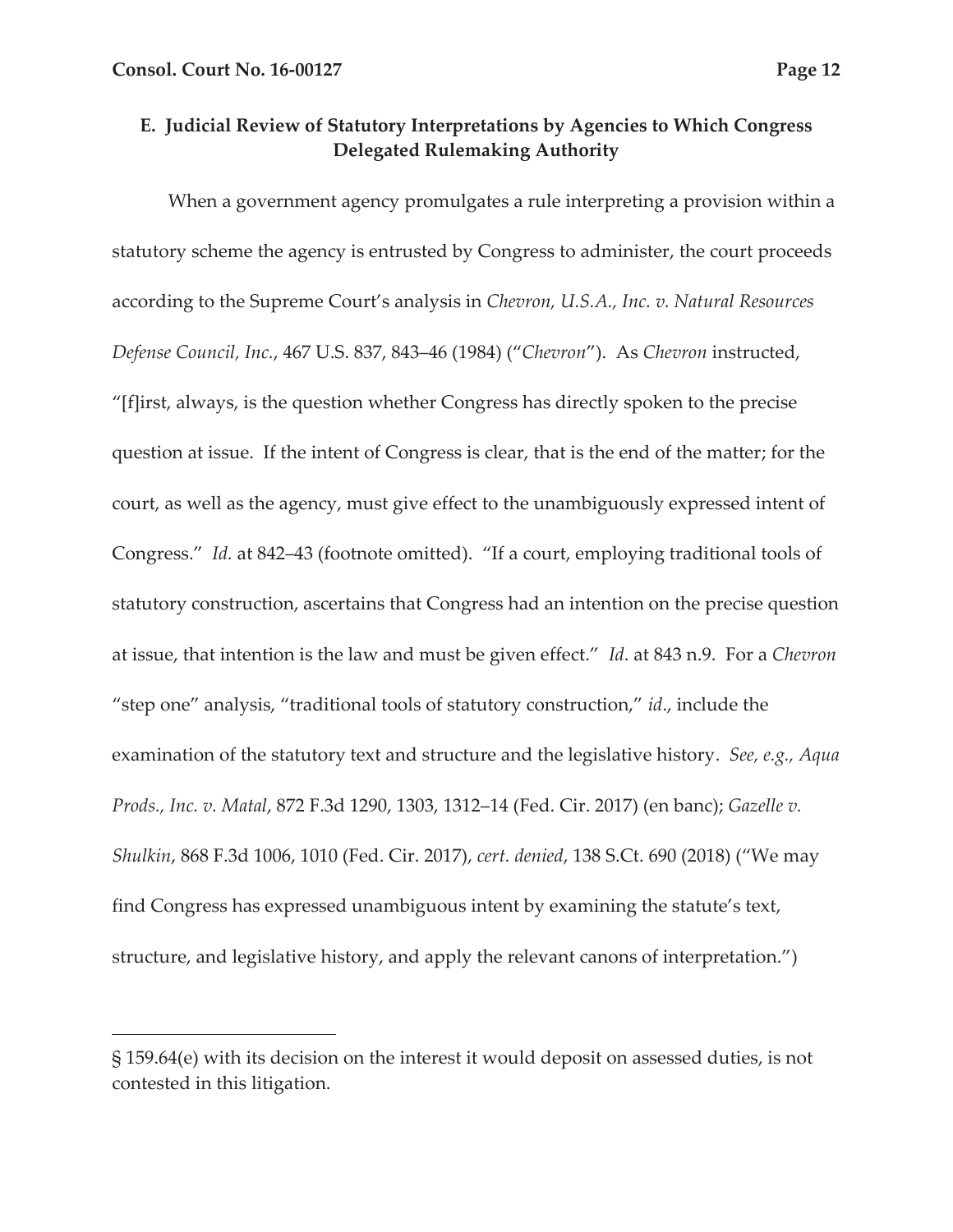(internal quotations and citations omitted); *Kyocera Solar, Inc. v. U.S. Int'l Trade Comm'n*, 844 F.3d 1334, 1338 (Fed. Cir. 2016). If the intent of Congress is not clear, the court, under "step two" of a *Chevron* analysis, must accept the agency's interpretation of the statute if it is reasonable and "may not substitute its own construction of a statutory provision for a reasonable interpretation made by the administrator of an agency." *Chevron*, 467 U.S. at 844 (footnote omitted).

# **F. CDSOA Provisions Addressing Interest "Earned on" Assessed AD and CVD Duties and "Funds" from Such Assessed Duties**

The court begins with the text of the provision directly at issue. *See Consumer Prod. Safety Comm'n v. GTE Sylvania, Inc.*, 447 U.S. 102, 108 (1980) ("We begin with the familiar canon of statutory construction that the starting point for interpreting a statute is the language of the statute itself. Absent a clearly expressed legislative intention to the contrary, that language must ordinarily be regarded as conclusive*.*"). In the Deposits into Accounts provision, Congress directed Customs to deposit into the Special Accounts "all antidumping or countervailing duties (including *interest earned on* such duties) that are assessed" under an AD or CVD order. 19 U.S.C. § 1675c(e)(2) (emphasis added). In speaking broadly of interest "earned on" these duties, the provision addresses *whether* interest is earned on the duties and does not distinguish as to *when* interest is earned. In that respect, the plain meaning of the phrase "interest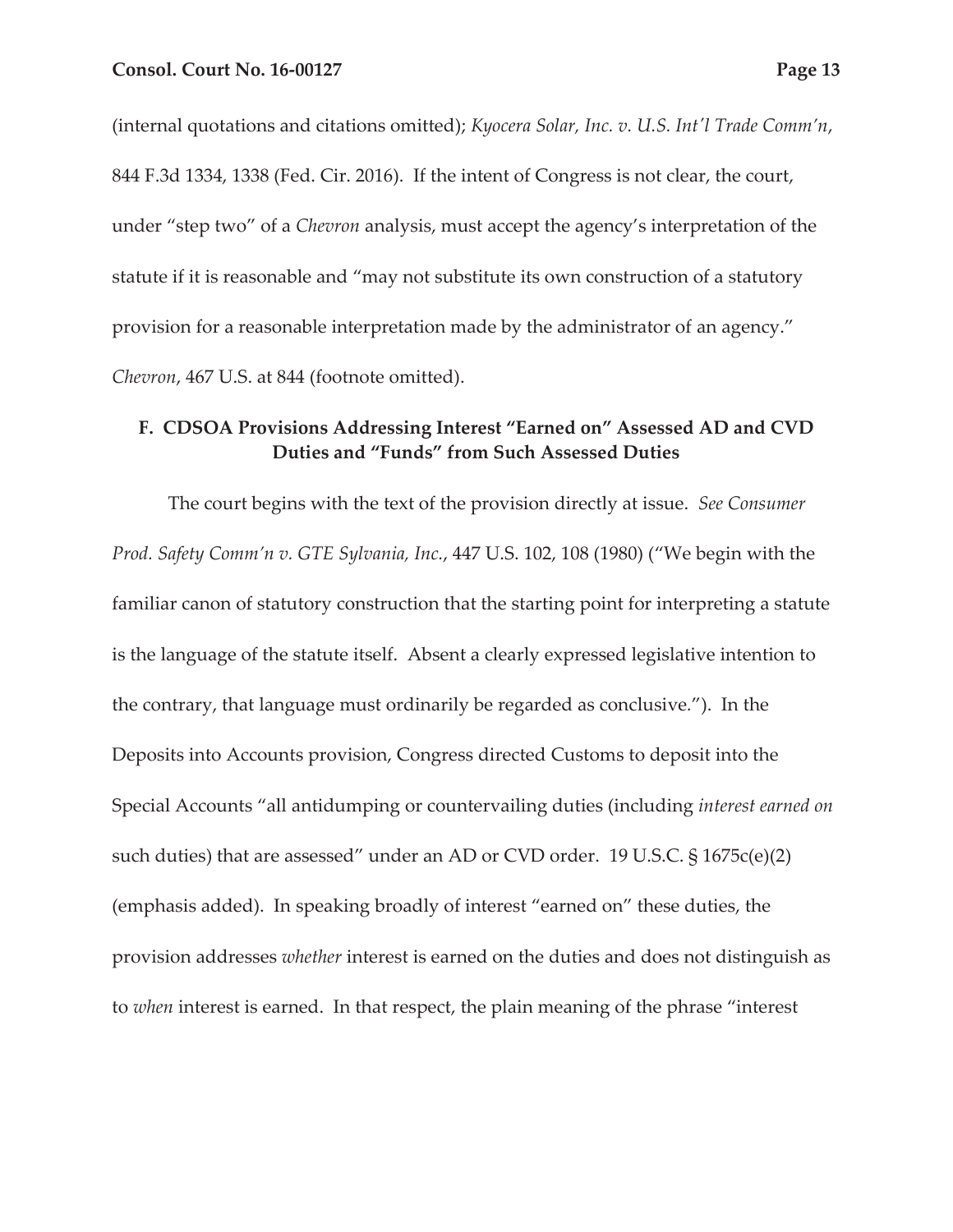earned on such duties," at first blush, does not favor the agency's interpretation. $^8$ Nevertheless, the provision is not free of ambiguity. Understanding the meaning of the words "interest earned on such duties" requires consideration of other provisions of the Tariff Act, which govern how antidumping and countervailing duties earn interest for the government. Congress must be presumed to have been aware, also, that upon liquidation, Customs combines underpaid duties, taxes, fees, and accrued interest to calculate a single amount that is owed by the importer of record on the entry as a whole. *See* 19 U.S.C. § 1505(b), (c). Thus, once all duties, taxes, fees, and interest owed upon an entry for consumption are "liquidated," i.e., reduced to a single sum to which certain aspects of finality have attached, the individual amounts of the various duties, taxes, fees, and interest might be seen as having lost their individual character as a result of the liquidation process. Under that reasoning, Congress could have

<sup>8</sup> Defendants argue that the words "are assessed" as used in 19 U.S.C. § 1675c(e)(2) limit the scope of the provision to interest that is "assessed" at liquidation, not interest that accrues thereafter. Defs.' Resp. to Pls.' Rule 56.1 Mot. for J. on the Agency R. 16–19 (Aug. 9, 2021), ECF No. 122; Defs.' Resp. to Consolidated Pl.'s, Monterey Mushrooms, Inc., Br. in Supp. of Mot. for J. on the Agency R. 16–19 (Aug. 9, 2021), ECF No. 123. The court disagrees. The wording does not support defendants' interpretation: "The Commissioner shall deposit into the special accounts, all antidumping or countervailing *duties* (including interest earned on such duties) that *are assessed* . . . ." 19 U.S.C. § 1675c(e)(2) (emphasis added). The subject of the sentence containing the predicate "are assessed" is the plural term "duties," not the singular term "interest." An interpretation that accords with plain meaning should not dispense with agreement between subject and verb.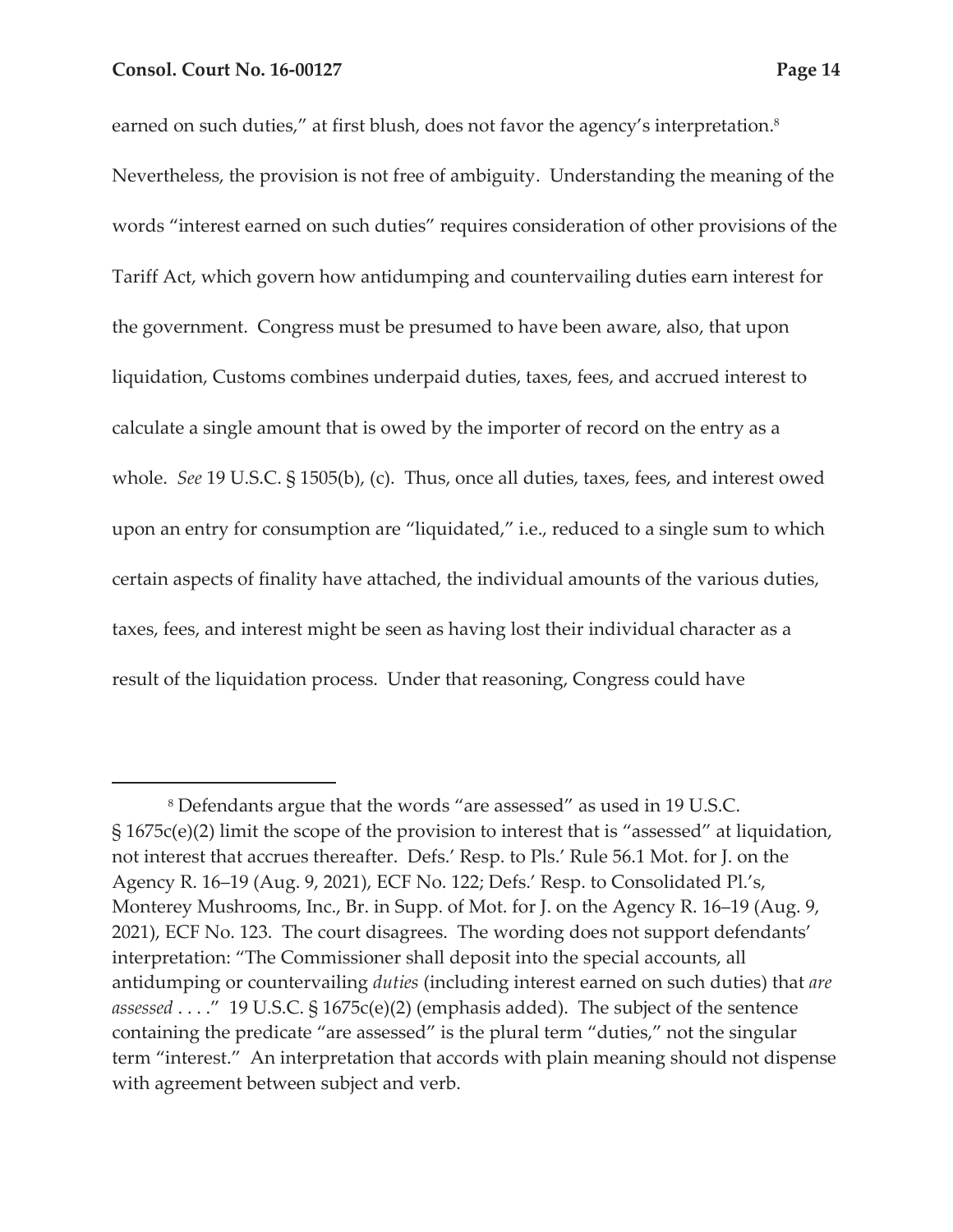considered the interest accruing on an entry after liquidation to be accruing on the entry as a whole and not on those individual amounts.

One other provision of the CDSOA, the "Distribution of Funds" provision, also mentions interest "earned." This provision does not resolve the ambiguity surrounding the issue of whether interest accruing on delinquent amounts after the liquidation process is completed is interest that is "earned" within the intended meaning of the CDSOA. The first sentence of the Distribution of Funds provision reads as follows:

DISTRIBUTION OF FUNDS.—The Commissioner shall distribute all funds (including *all interest earned on* the funds) from assessed duties received in the preceding fiscal year to affected domestic producers based on the certifications described in paragraph (2).

*Id*. § 1675c(d)(3) (emphasis added). While it is plausible to interpret the phrase "all interest earned on the *funds*" to refer only to interest earned on the Special Accounts (of which interest, Customs concluded, there could be none), as opposed to interest earned on underpaid duties, this is not the only possible interpretation. *Id.* (emphasis added). In the same provision, Congress referred to "funds . . . *from assessed duties* received in the preceding fiscal year." *Id*. (emphasis added). Also, Congress used the term "funds *in* a special account" in referring to what is to be distributed to ADPs, *id*. § 1675c(e)(3) (emphasis added), suggesting that the word "funds" refers to what is in a Special Account as opposed to the Special Account itself. When read in conjunction with the Deposits into Accounts provision, the Distribution of Funds provision is reasonably interpreted to address the distribution of the duties, and the interest earned thereon,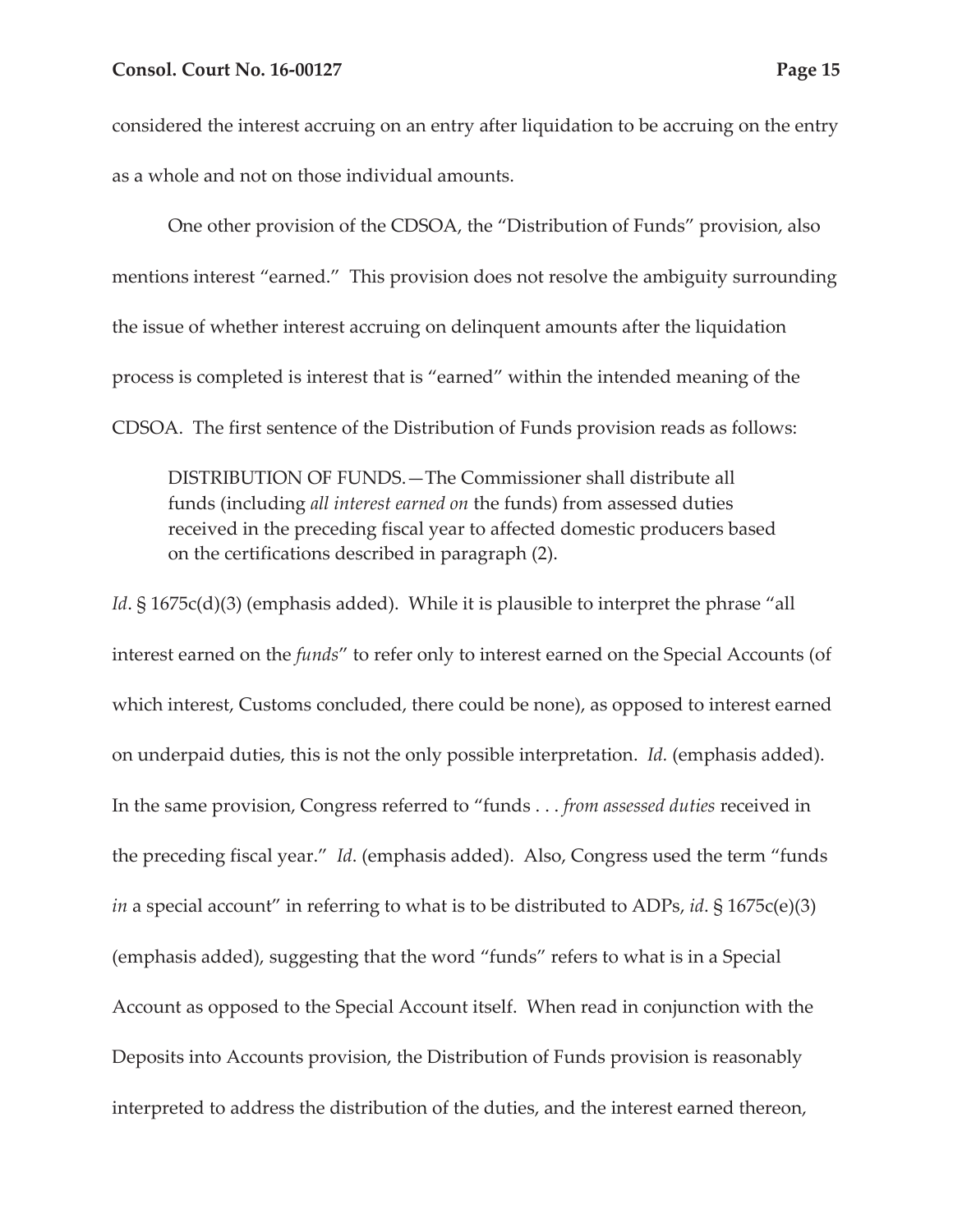that are deposited into the Special Accounts according to the Deposits into Accounts provision.

In summary, the Deposits into Accounts and Distribution of Funds provisions indicate congressional intent that Customs would: (1) deposit into the Special Accounts assessed antidumping and countervailing duties, *id*. § 1675c(e); (2) deposit also into the Special Accounts "interest," *id*. § 1675c(e)(2), i.e., "all interest," *id*. § 1675c(d)(3), earned on such "funds" or "duties"; and (3) distribute to ADPs all funds from assessed duties, together with all interest earned thereon, received in the preceding fiscal year, *id*. Although the CDSOA sets forth in some detail the procedures for distribution of "continued dumping and subsidy offsets," neither the Deposits into Accounts provision nor the Distribution of Funds provision defines precisely what is meant by the use of the term "interest earned on such duties" or the term "all interest earned on the funds," respectively. Therefore, the court looks beyond the CDSOA to other Tariff Act provisions that affect how antidumping and countervailing duties earn interest for the government for an indication of what Congress may have meant in using the term "interest earned."

# **G. Tariff Act Provisions on the Government's Earning of Interest on Countervailing and Antidumping Duties**

The Trade Agreements Act of 1979 (the "TAA") amended the Tariff Act to provide that underpayments on deposited antidumping and countervailing duties would earn interest for the government and that overpayments would earn interest for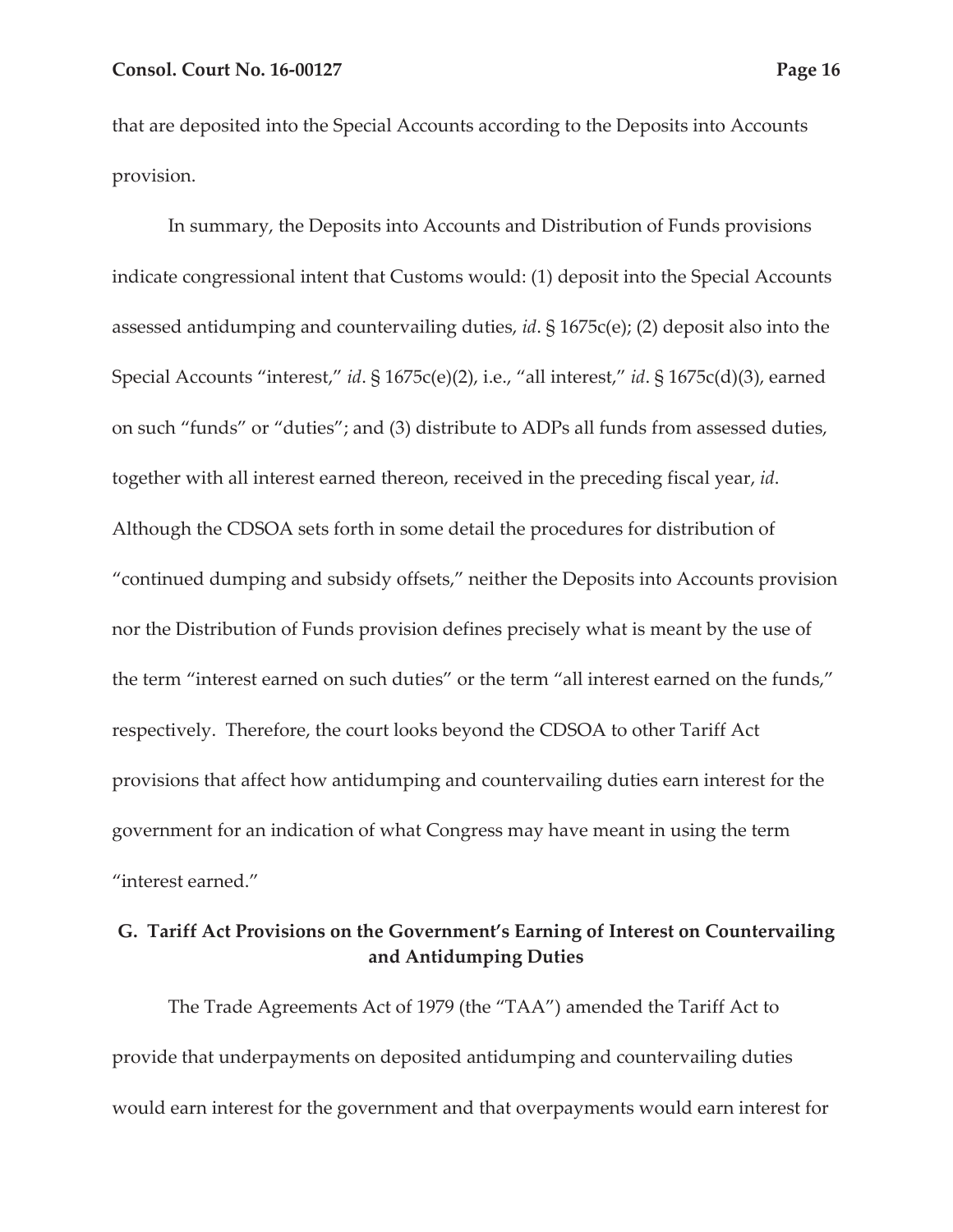the importer. Pub. L. No. 96-39, 93 Stat. 144, 188–89. In its current form and in the form in which it relates to this litigation, Section 778(a) of the Tariff Act provides that "[i]nterest shall be payable on overpayments and underpayments of amounts deposited on merchandise entered, or withdrawn from warehouse, for consumption on and after . . . the date of publication of a countervailing or antidumping duty order under this subtitle . . . ."<sup>9</sup> 19 U.S.C. § 1677g(a). The current requirement to deposit estimated countervailing and antidumping duties during the entry process appeared in related provisions of the TAA.10

<sup>10</sup> The related provisions in the TAA provided for cash deposits of estimated antidumping and countervailing duties, in procedures parallel to those of Section 505 of the Tariff Act, 19 U.S.C. § 1505, as in effect at the time for ordinary ("normal") customs duties. The Tariff Act of 1930 provides for the deposit of estimated countervailing duties (in an amount determined by the International Trade Administration, Department of Commerce, not Customs) in section 706(a)(3), which requires, following publication of a countervailing duty order, "the deposit of estimated countervailing duties pending liquidation of entries of merchandise *at the same time as estimated normal customs duties on that merchandise are deposited*." 19 U.S.C. § 1671e(a)(3) (emphasis added). A nearly identical provision, Section 736(a)(3) of the Tariff Act, requires, following publication of an antidumping duty order, "the deposit of estimated antidumping duties pending liquidation of entries of merchandise at the same time as estimated normal customs duties on that merchandise are deposited." 19 U.S.C. § 1673e(a)(3).

<sup>9</sup> As originally enacted, the Trade Agreements Act of 1979 (the "TAA") made the interest provision applicable on and after the date of notice of an affirmative injury/threat determination by the U.S. International Trade Commission. Pub. L. No. 96-39, 93 Stat. 144, 188–89. Congress amended the provision in the Trade and Tariff Act of 1984 to provide that the interest would be payable on and after the date of publication of a countervailing duty or antidumping duty order. Pub. L. No. 98-573, 98 Stat. 2948, 3039.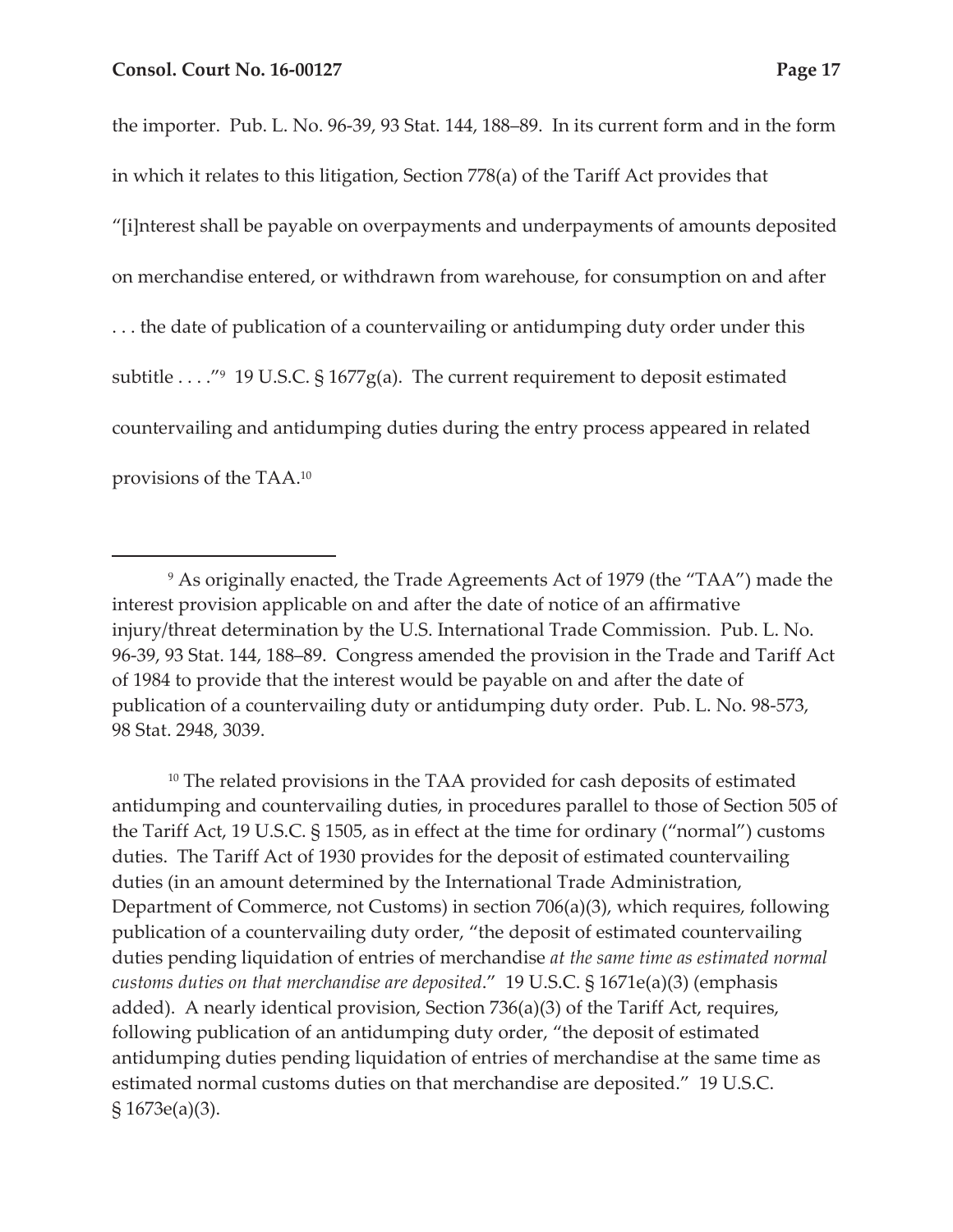At the time of the 1979 amendment, the Tariff Act, while requiring (in Section 505(a) thereof) the deposit of estimated duties "at the time of making entry," did not provide for the assessment of interest, at the time of liquidation, on overpayments or underpayments of estimated ordinary ("normal") customs duties. 19 U.S.C. § 1505 (1976). Nor did the Tariff Act, at that time, provide for interest on late payment of additional duties that Customs billed to the importer after the completion of the liquidation process. Under the 1979 amendment, therefore, the interest described in Section 778(a), 19 U.S.C. § 1677g(a), began accruing when the estimated antidumping or countervailing duties were required to be deposited, and it stopped accruing upon liquidation of the entry. Customs implemented the CDSOA so as to deposit this "liquidated" interest and include it in the annual distributions to the ADPs.

The authority for the "delinquency" interest plaintiffs seek in this litigation was added to the Tariff Act five years after the TAA. In the Trade and Tariff Act of 1984, Congress amended Section 505 of the Tariff Act to add a new subsection (then subsection (c)), which provided for "delinquency interest" on late payments of amounts Customs determined in the liquidation process to be owing. The new subsection read as follows:

Duties determined to be due upon liquidation or reliquidation shall be due 15 days after the date of that liquidation or reliquidation, and unless payment of the duties is received by the appropriate customs officer within 30 days after that date, shall be considered delinquent and bear interest from the 15th day after the date of liquidation or reliquidation at a rate determined by the Secretary of the Treasury.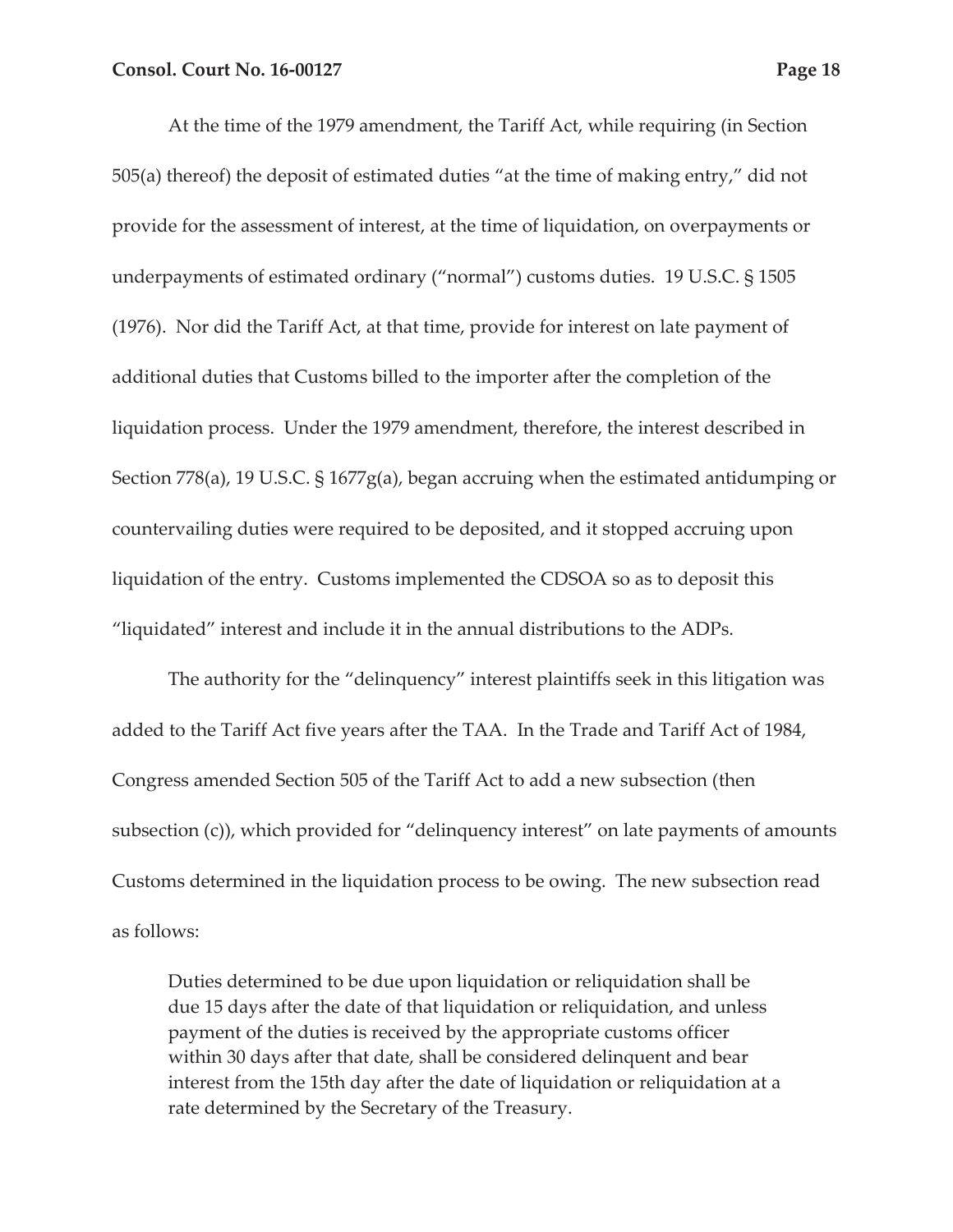Pub. L. No. 98-573, 98 Stat. 2948, 2977 (1984). By regulation, the Treasury Secretary provided that underpayments would be charged interest at the interest rate set semiannually according to 26 U.S.C. § 6621 and compounded daily in accordance with 26 U.S.C. § 6622. *Calculation of Interest on Overdue Accounts and Refunds*, 50 Fed. Reg. 21,832 (Custom Servs. May 29, 1985).

In the North American Free Trade Agreement Implementation Act ("NAFTA Implementation Act"), Congress amended Section 505 of the Tariff Act to provide for the accrual to the government of interest on underpayments of ordinary ("normal") customs duties (as well as the accrual of interest to the importer of record of interest on any excess monies deposited). Pub. L. No. 103-182, 107 Stat. 2057, 2205 (1993). Subsection (a) of that section requires the importer of record to deposit with Customs "at the time of entry or such later time as the Secretary may prescribe by regulation (but not later than 12 working days after entry or release) the amount of duties and fees estimated to be payable on such merchandise." 19 U.S.C. § 1505(a). Subsection (b) of the amended Section 505 directs Customs to collect "any increased or additional duties and fees due, together with interest thereon . . . as determined on a liquidation or reliquidation." *Id*. § 1505(b). "Duties, fees, and interest determined to be due upon liquidation or reliquidation are due 30 days after issuance of the bill for such payment." *Id.* In subsection (c) of section 505 as amended by the NAFTA Implementation Act, Congress specified the timing of the accrual of the interest the government earns from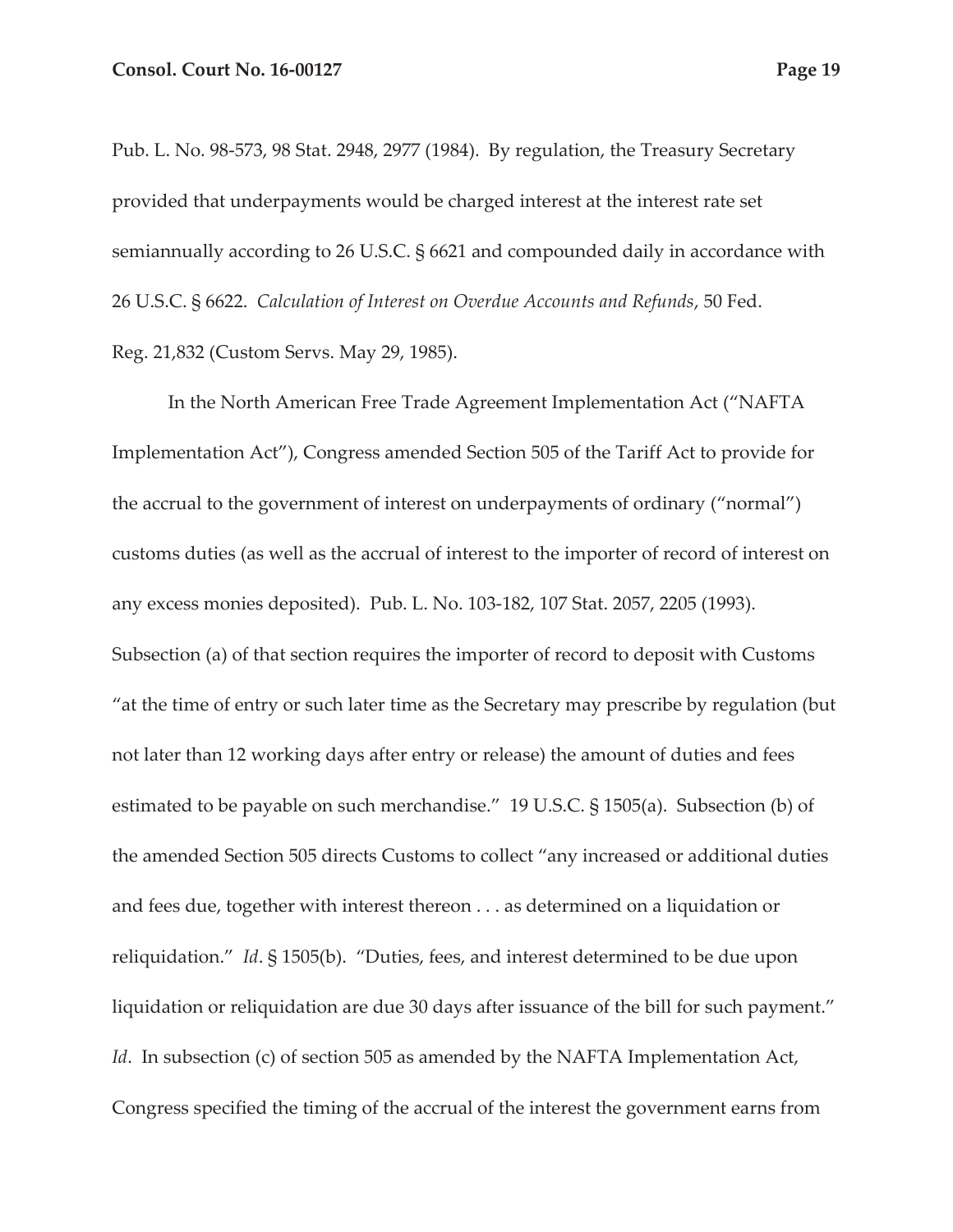any underpayment of the deposit of estimated duties and fees required under subsection (a) of that section. According to the provision, "[i]nterest assessed due to an underpayment of duties, fees, or interest shall accrue, at a rate determined by the Secretary, from the date the importer of record is required to deposit estimated duties, fees, and interest to the date of liquidation or reliquidation of the applicable entry or reconciliation." 19 U.S.C. § 1505(c).

In the new Section 505(d), Congress retained the delinquency provision in more detailed form, providing that "[i]f duties, fees, and interest determined to be due or refunded are not paid in full within the 30-day period specified in subsection (b) [which begins with the issuance of the bill by Customs], any unpaid balance shall be considered delinquent and bear interest by 30-day periods, at a rate determined by the Secretary, from the date of liquidation or reliquidation until the full balance is paid." *Id*. § 1505(d). The provision adds that "[n]o interest shall accrue during the 30-day period in which payment is actually made."11 *Id*.

# **H. The Agency's Interpretation of the Interest Provisions in the CDSOA Is Reasonable**

The history of the interest provisions in Section 778(a) of the Tariff Act, 19 U.S.C. § 1677g, and Section 505(d) of the Tariff Act, 19 U.S.C. § 1505(d), and the effect of the

<sup>&</sup>lt;sup>11</sup> It appears that the amended delinquency provision conformed the statute to the implementing regulations for the then-existing provision. *See Calculation of Interest on Overdue Accounts and Refunds*, 50 Fed. Reg. 21,832 (Customs Serv. May 29, 1985).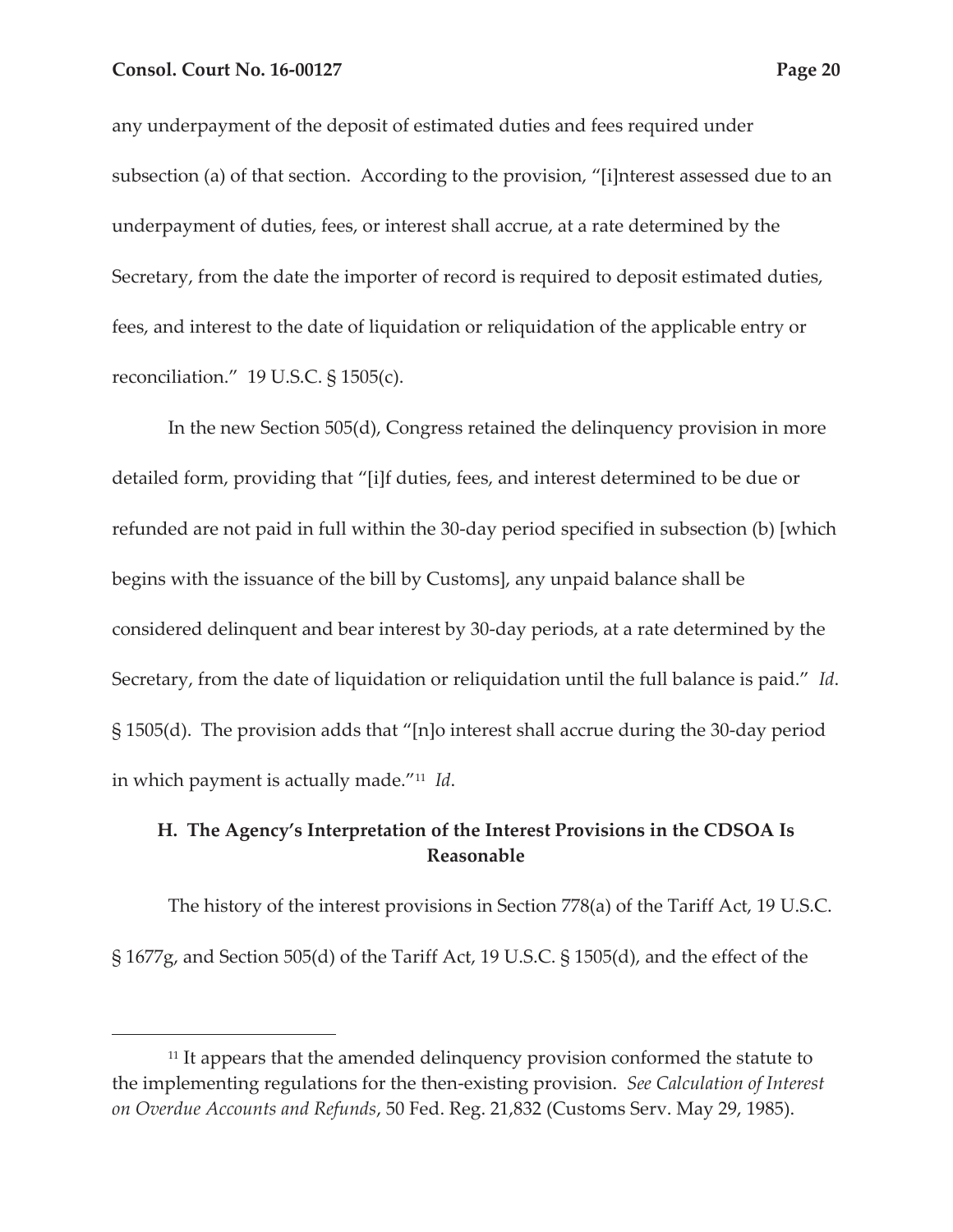liquidation process cause the court to conclude that the agency's interpretation was reasonable.

As the court explained above, the statutory history indicates that Section 778(a) interest accrues from the date of required deposit to the date of liquidation, and not beyond that date, and that when Congress provided for Section 778(a) interest in 1979, the Tariff Act did not provide for delinquency interest, which Congress created five years later. Section 778(a) interest, unlike Section 505(d) interest, is unique to antidumping and countervailing duties. Interest on antidumping and countervailing duties accruing from the time of the required deposit to the liquidation of the entry and assessed at liquidation unambiguously can be described as interest earned *on* those duties. But the same cannot be said for interest that begins to accrue on the total amount owing on an already-liquidated entry. The concept of "liquidation" under the Tariff Act reinforces this conclusion.

Liquidation is the procedural step during which the amount the importer of record owes on the entry is "fixed," i.e., becomes final for most purposes under the Tariff Act. *See* 19 U.S.C. §§ 1500, 1514. Although the Tariff Act provides for certain exceptions to this finality, *see*, *e.g*., *id*. §§ 1501 (reliquidation), 1592 (entry by means of fraud, gross negligence, or negligence), the basic principle is that the individual amounts of duties and fees (including the amount of antidumping or countervailing duties, together with any interest required to be assessed by 19 U.S.C. § 1677g) are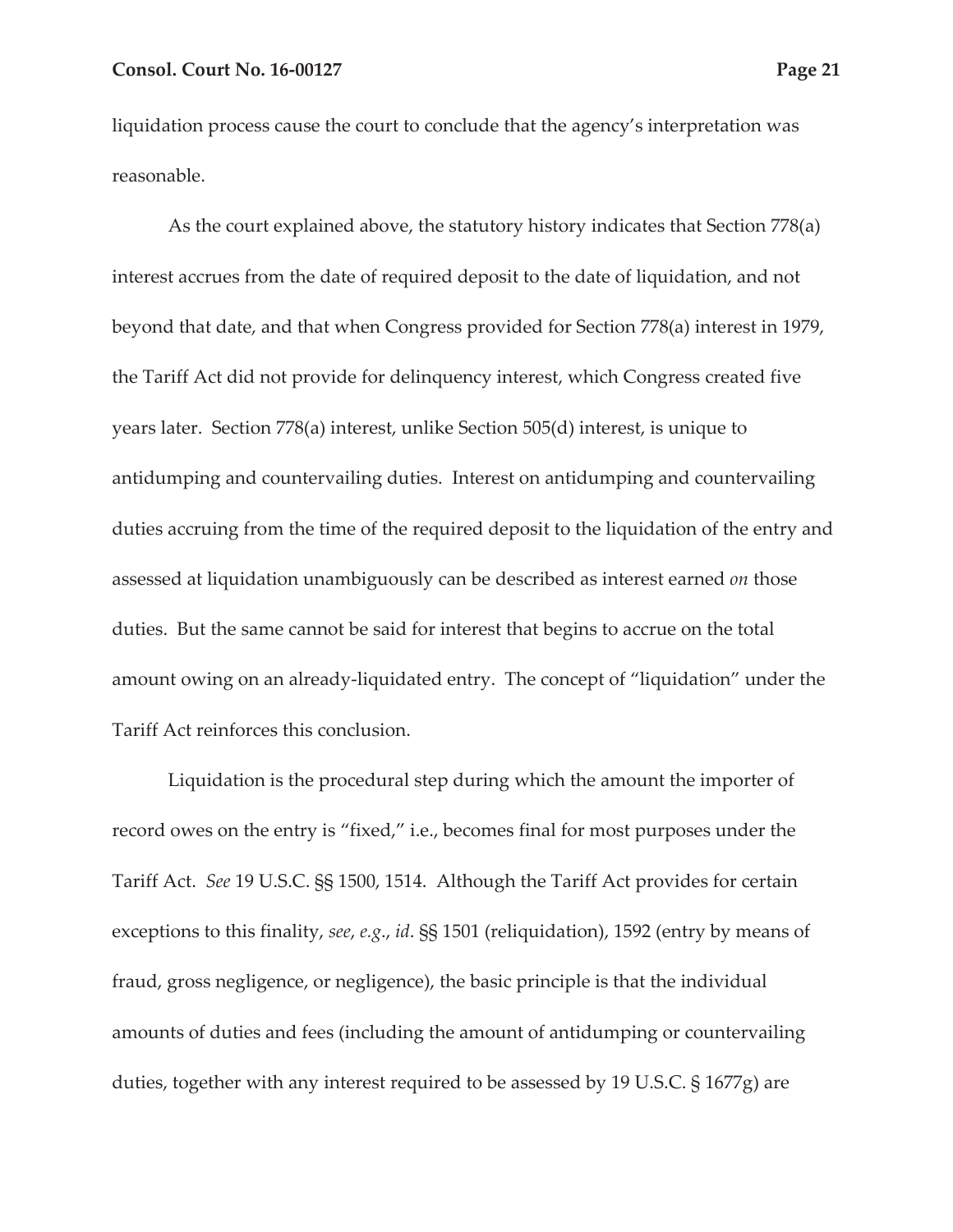"fixed," i.e., ascertained, combined into a single sum, and billed to the importer of record.12 While the specific amount of interest "earned on" underpaid antidumping and countervailing duties under Section 778(a) is "fixed" at the time of liquidation, no interest, and no portion of the interest, accruing under Section 505(d) can be described in this way. In light of this intricate statutory structure, the interest assessed under Section 505(d) reasonably may be viewed as interest owing on a combined, "liquidated" amount for the entry rather than interest "earned on" antidumping or countervailing duties *per se*. Therefore, it was reasonable for Customs to interpret the CDSOA as requiring the deposit and distribution of only that interest on antidumping and countervailing duties that was assessed at liquidation of the entry.

In the brief for plaintiffs (other than Monterey Mushrooms), it is argued that the words "all interest" as used in the Distribution of Funds provision are unambiguous and must be interpreted to include delinquency interest. These plaintiffs argue that Congress was aware that three different types of interest (Section 505(d) interest, interest under 19 U.S.C. § 580 accruing on late payments under surety bonds, and Section 778(a) interest) accrue on unpaid antidumping and countervailing duties and

<sup>12</sup> Antidumping and countervailing duties, like ordinary duties, for most purposes are fixed at the time of liquidation of the entry. For example, the Tariff Act provides that judicial challenges brought under 19 U.S.C. § 1516a to the individual amount of antidumping or countervailing duties owing, as determined by the International Trade Administration, U.S. Department of Commerce, may no longer be brought after the entry is liquidated. *See* 19 U.S.C. § 1516a(e).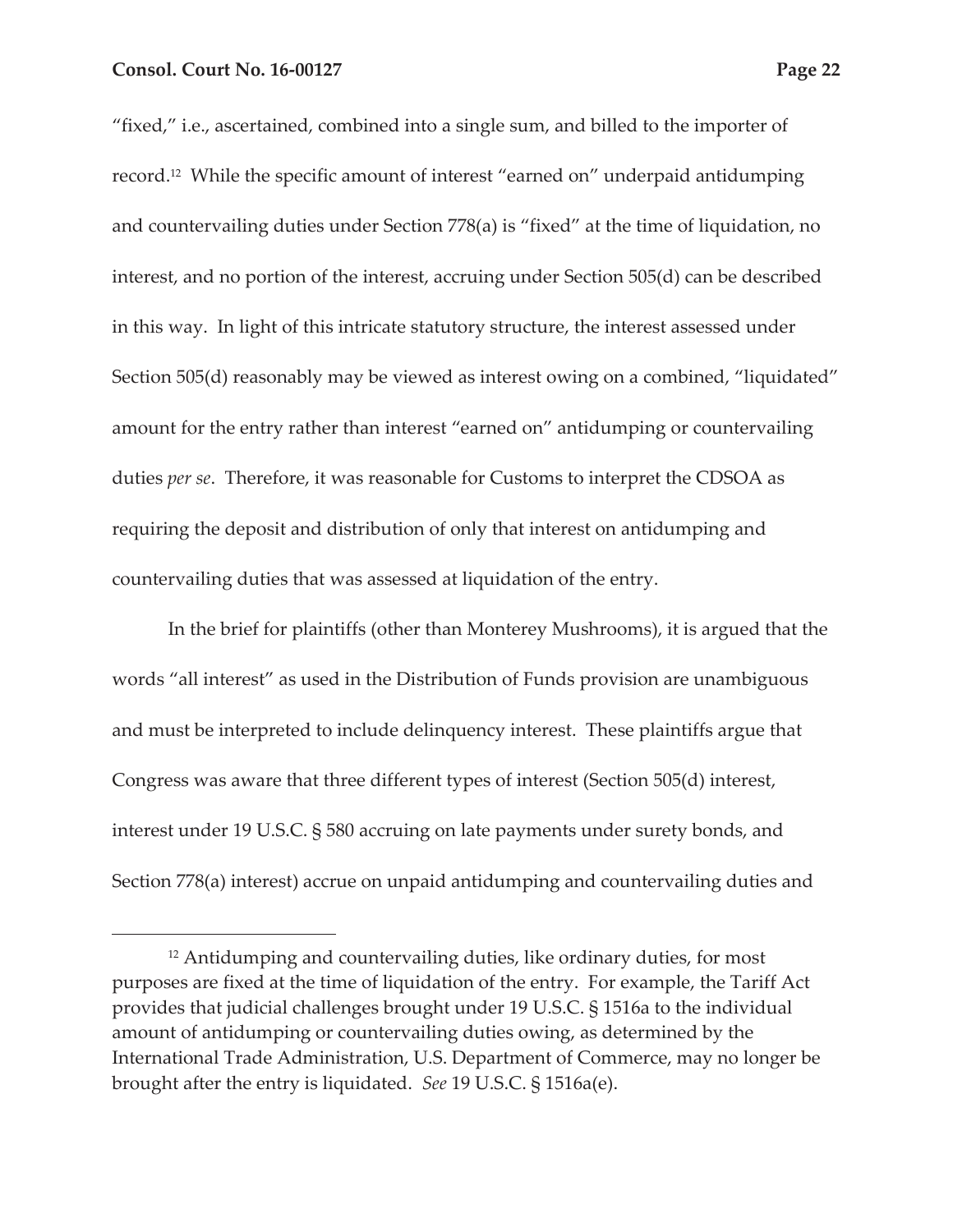used the words "all interest" to describe these different types of interest. *See*, *e.g.*, Pls.' Br. 21 ("...'all' has a broad, inclusive common meaning that is not compatible with the restrictive interpretation Customs has assigned to 'interest' under the CDSOA."). Monterey Mushrooms makes a similar argument. Monterey Mushrooms' Br. 19–21.13

The court disagrees that the statute is unambiguous on the question of whether interest under Section 505(d) must be deposited and distributed. Contrary to the arguments the plaintiffs advance, the ambiguity stems not from the words "interest" or "all interest" but from the phrase "interest *earned on*," which appears in both the Deposits into Accounts and Distribution of Funds provisions. The interest Congress had in mind must have been "earned on" assessed antidumping or countervailing duties, 19 U.S.C. § 1675c(e)(2), or earned on the "funds . . . from assessed duties," *id*.

<sup>&</sup>lt;sup>13</sup> Monterey Mushrooms, Inc. also argues that no deference is owed to the decision by Customs not to deposit and distribute delinquency interest because the implementing regulation is silent on this point. Pl. Monterey Mushrooms, Inc.'s Br. in Supp. of Mot. for J. on the Agency R. 21–27 (May 24, 2021), ECF No. 113-1 ("Monterey Mushrooms' Br."). This argument lacks merit. As the court ruled in *Adee Honey Farms v. United States*, 44 CIT \_\_, 450 F. Supp. 3d 1365 (2020), 19 C.F.R. § 159.64(e) provides for the deposit of Section 778(a) interest into the Special Accounts, mentioning no other type of interest, and the preamble to the regulation clarifies that no other type of interest will be deposited.

Monterey Mushrooms, Inc. makes the related argument that U.S. Customs and Border Protection ("Customs") lacked statutory authority to make "substantive determinations" such as deciding what type of interest would be deposited. Monterey Mushrooms' Br. 17. This argument is specious. Congress directed Customs to "prescribe procedures for distribution of the continued dumping or subsidies offset required by this section," 19 U.S.C.  $\S 1675c(c)$ , and Customs could not do so without interpreting—in one way or another—what Congress meant when using, in the relevant CDSOA provisions, the ambiguous term "interest earned" on the duties or funds.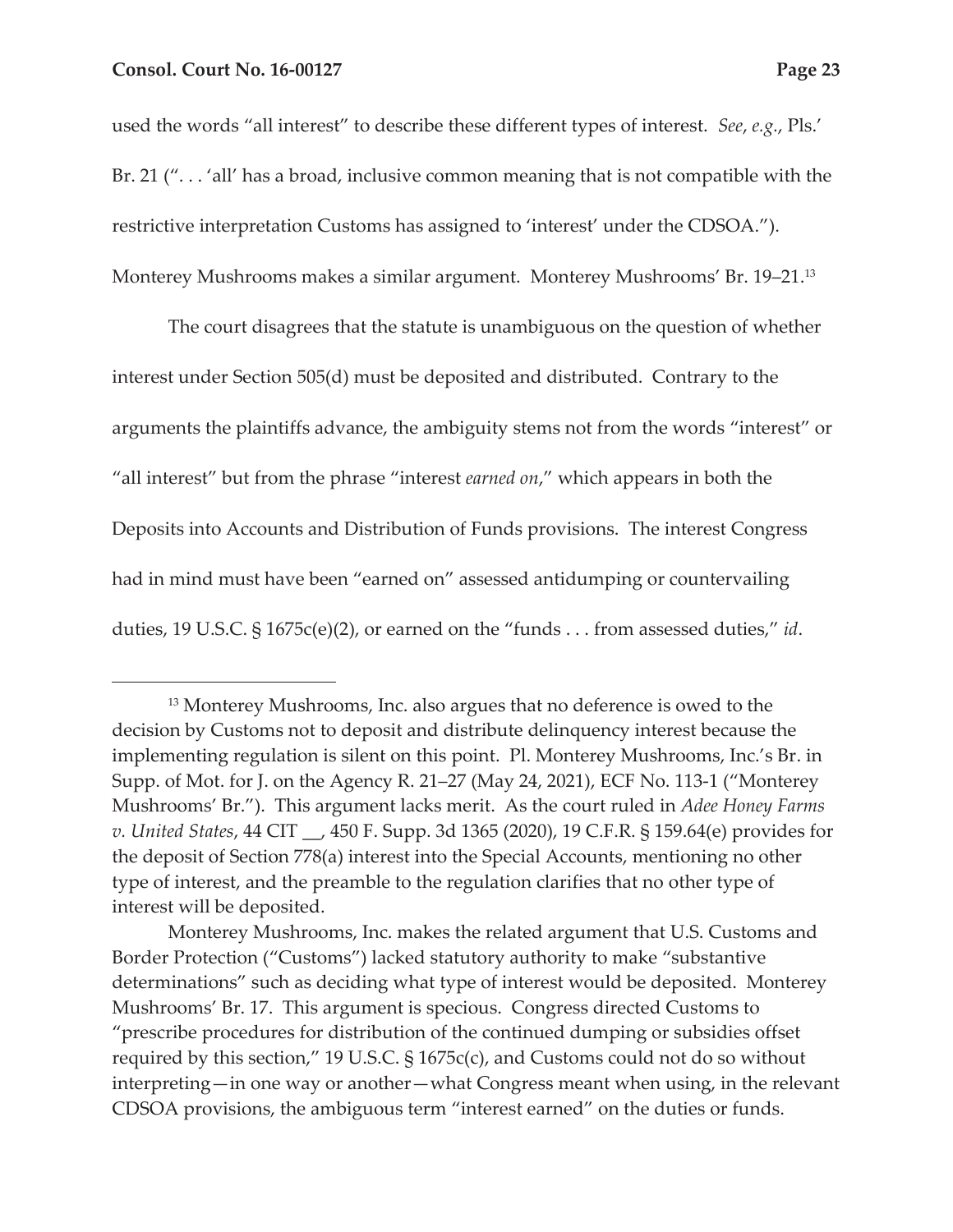§ 1675c(d)(3). For the reasons the court has discussed, interest earned on a delinquent payment of an already-liquidated entry can be viewed as having been earned on the single, liquidated sum that is in arrears. As a result of the liquidation, this sum is a procedural step removed from the interest accruing under the only statutory provision, 19 U.S.C. § 1677g, that Congress directed specifically to interest earned on antidumping and countervailing duties.

#### **III. CONCLUSION**

Due to the ambiguity inherent in the words "earned on," the court concludes that it must analyze the CDSOA according to step two of the analysis required by *Chevron*. Even were the court to conclude that plaintiffs' interpretation of the statutory provisions is the more reasonable one (and it does not so conclude), still it would be required to accept the agency's interpretation if that interpretation also is reasonable. *See Chevron*, 467 U.S. at 843. Customs is the agency Congress "entrusted" to administer not only the CDSOA but also the other provisions of the Tariff Act, i.e., the "statutory scheme," defining how interest is earned on antidumping and countervailing duties. *Id.* (footnote omitted).

The court concludes that Customs reasonably interpreted the CDSOA as requiring deposit into the Special Accounts only the interest on countervailing and antidumping duties accruing from the time of required deposit to liquidation of the entries. The Tariff Act establishes a direct connection between interest accruing under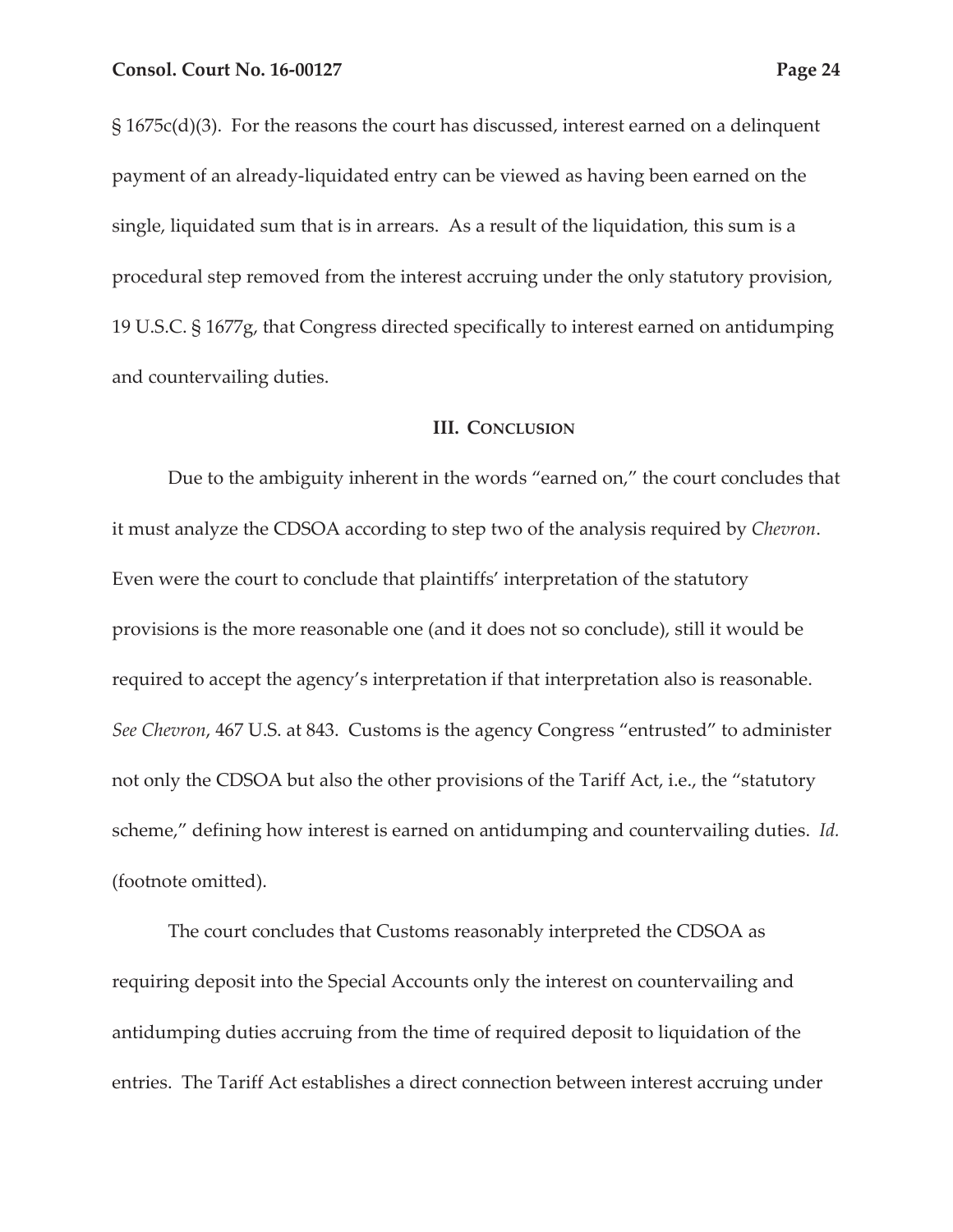Section 778(a), 19 U.S.C. § 1677g, and the specific type of duties upon which it accrues and according to which it is determined upon liquidation. Under statutory language susceptible to more than one interpretation, it was reasonable for Customs to conclude that Congress specifically contemplated only this type of "interest" on "assessed" duties when enacting the CDSOA.

As the court also has discussed, the history and structure of the relevant Tariff Act provisions reveals that Section 778(a) interest, which is the only type of interest specific to antidumping and countervailing duties, stops accruing at liquidation. In contrast, Section 505(d) interest, which is not determined at liquidation, accrues on the amount Customs bills to an importer of record that is not paid (by the importer of record or its surety) within the 30-day period provided for in Section 505(c) of the Tariff Act. The components in the total sum consisting of underpaid antidumping or countervailing duties and the Section 778(a) interest thereon were assessed and billed to the importer, together with all other amounts owing, as a result of liquidation. Under the statutory scheme, considered on the whole, it was reasonable for Customs to view those components as having lost their individual character as a result of the liquidation process. Consistent with the interpretation Customs adopted, interest "earned on" the antidumping and countervailing duties can be viewed as interest determined at liquidation to have accrued, i.e., "earned," by the government on those specific duties, in an amount that stopped accruing *at* liquidation and was fixed *upon* liquidation.